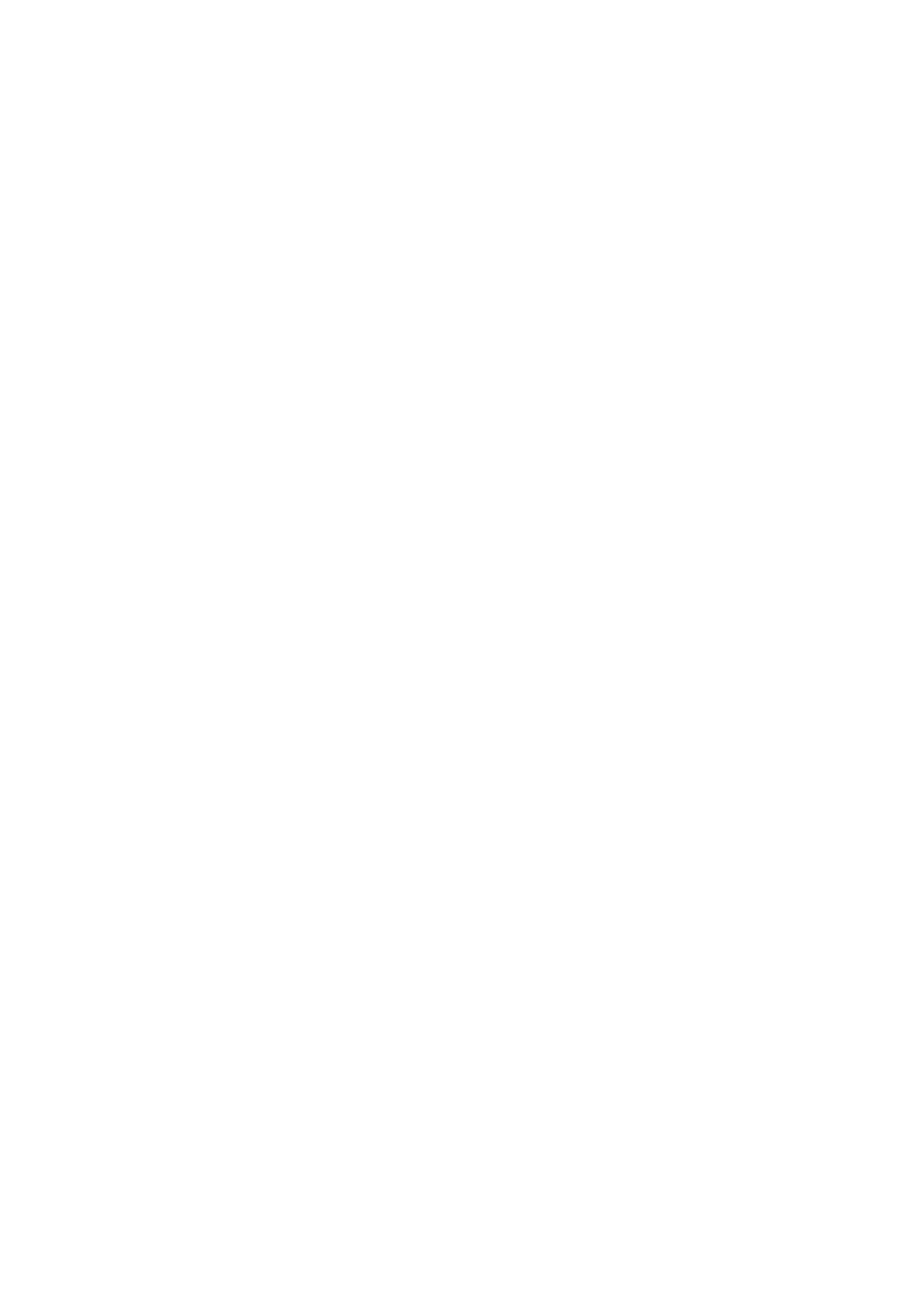## GLI model TB diagnostic algorithms

Revised June 2018

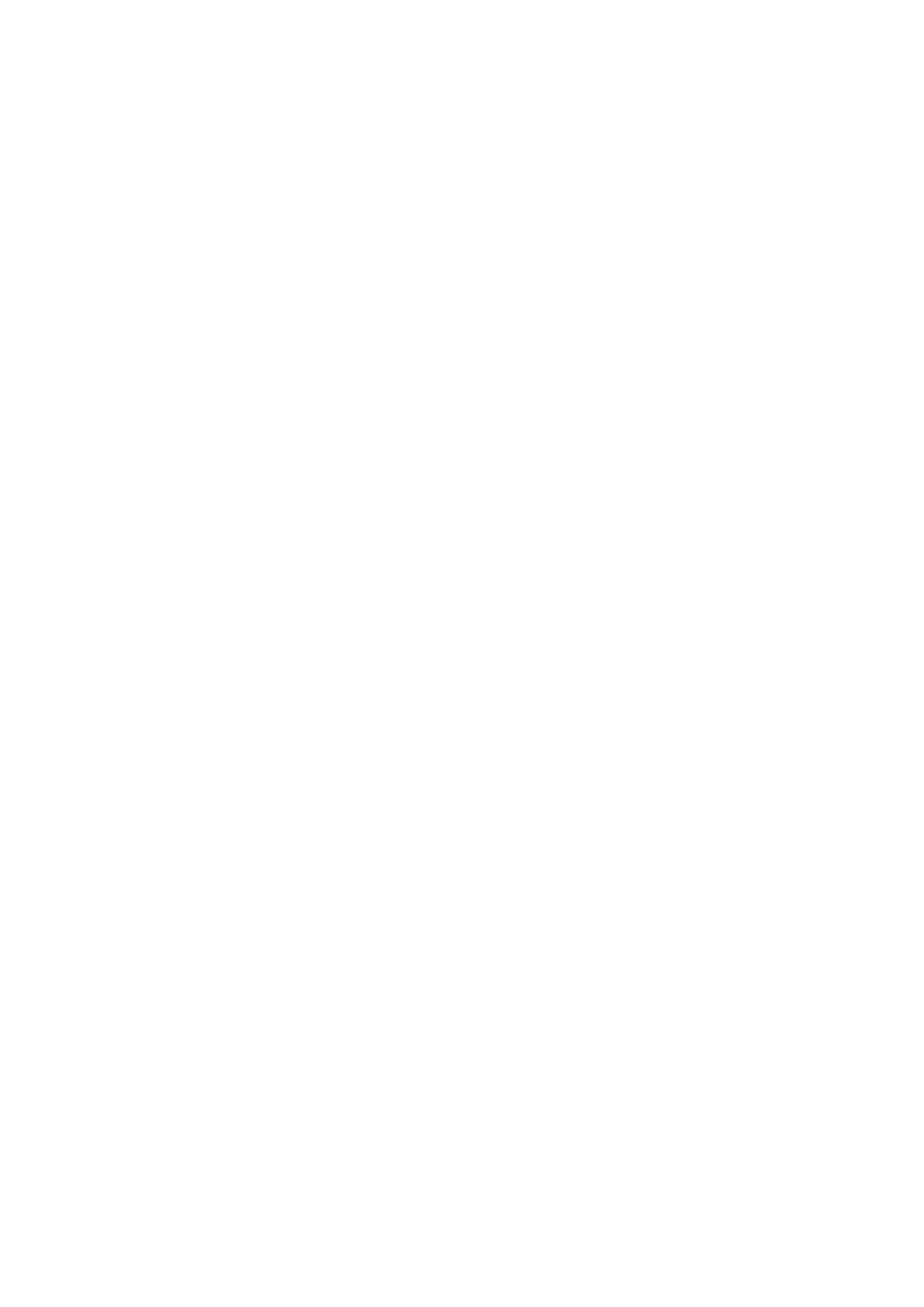## **Contents**

| <b>Acknowledgements</b>                                                                                                                                  | $\mathsf{V}$ |
|----------------------------------------------------------------------------------------------------------------------------------------------------------|--------------|
| <b>Abbreviations</b>                                                                                                                                     | vi           |
| Background                                                                                                                                               | $\mathbf{1}$ |
| <b>Algorithm 1:</b> Preferred algorithm for universal patient access<br>to rapid testing to detect MTB and rifampicin resistance                         | 3            |
| <b>Algorithm 2:</b> Interim algorithm moving towards universal<br>access, with rapid testing for priority populations                                    | 11           |
| <b>Algorithm 3:</b> Algorithm for testing for second-line drug<br>resistance among rifampicin-resistant TB or MDR-TB patients                            | 17           |
| <b>Algorithm 4:</b> Algorithm for evaluating persons for TB,<br>among PLHIV who are seriously ill with danger signs or<br>have CD4 counts ≤ 100 cells/µl | 23           |
|                                                                                                                                                          |              |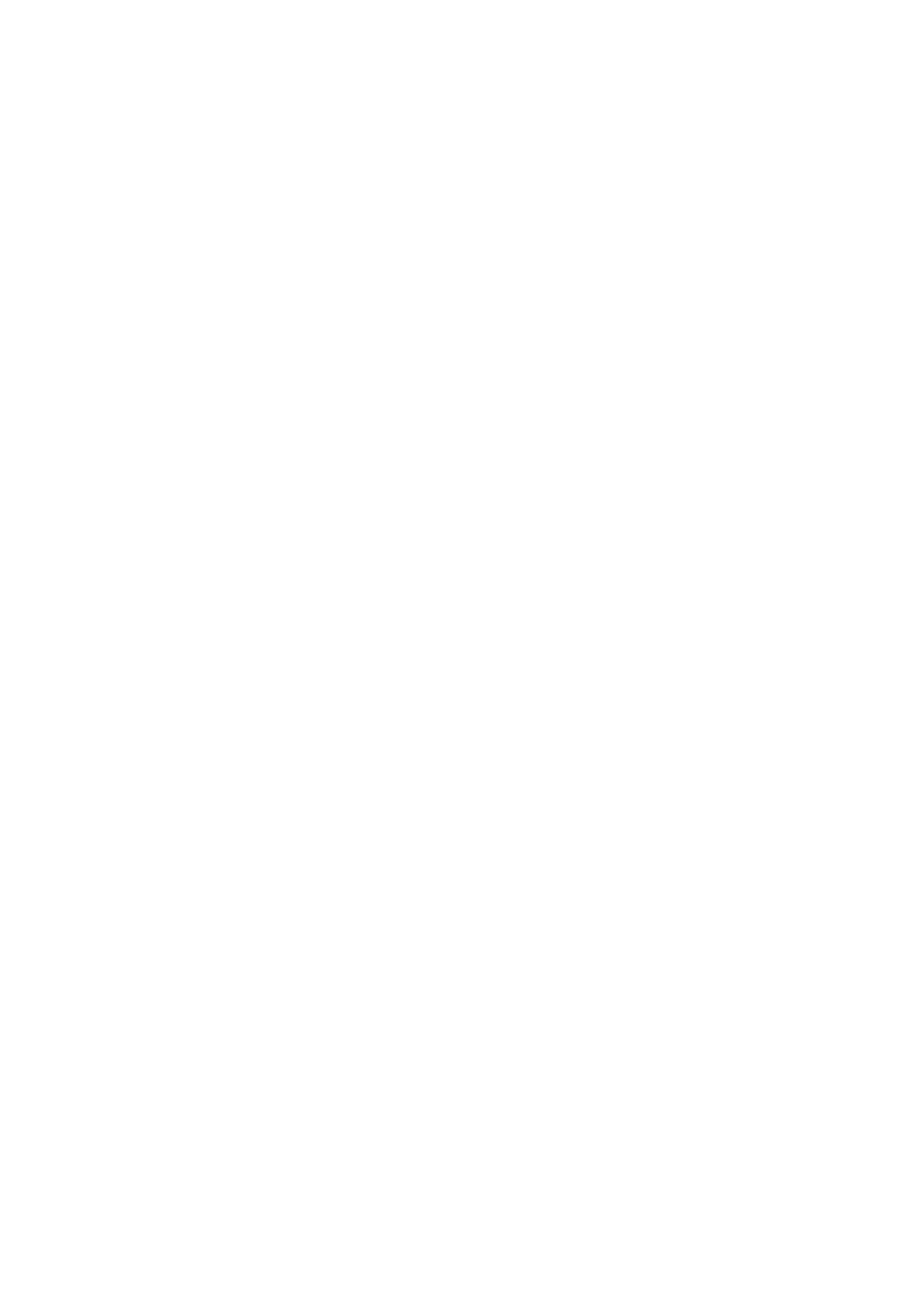## Acknowledgements

This document was developed as a collaborative product of the Global Laboratory Initiative (GLI) core group. Development was led by Wayne van Gemert, Thomas Shinnick and Heidi Albert, with technical contributions from Heather Alexander, Martina Casenghi, Lucilaine Ferrazoli, Levan Gagnidze, Alaine Umubyeyi Nyaruhirira, Amy Piatek, Alena Skrahina, Khairunisa Suleiman, Elisa Tagliani, Sabira Tahseen, Nguyen Van Hung and Maarten van Cleeff.

Technical input into development of the document was also provided by colleagues from the Global Drug Resistant-TB Initiative (GDI) core group, including Chen-Yuan Chiang, Daniela Cirillo and Agnes Gebhard, and from the WHO Global TB Programme, including Dennis Falzon, Fuad Mirzayev, Alexei Korobitsyn, Christopher Gilpin, Ernesto Jaramillo, Annabel Baddeley, Yohhei Hamada, Avinash Kanchar and Karin Weyer. Critical review was also provided by Rumina Hasan, Richard Lumb, Arnaud Trebucq, Armand Van Deun and Fraser Wares.

All reasonable precautions have been taken by the authors to verify the information contained in this publication. However, the published material is being distributed without warranty of any kind, either expressed or implied. The responsibility for the interpretation and use of the material lies with the reader. In no event shall the authors be liable for damages arising from its use.

Layout and design were provided by minimum graphics.

GLI is a Working Group of the Stop TB Partnership. Development and publication of this document were made possible with financial support from the United States Agency for International Development.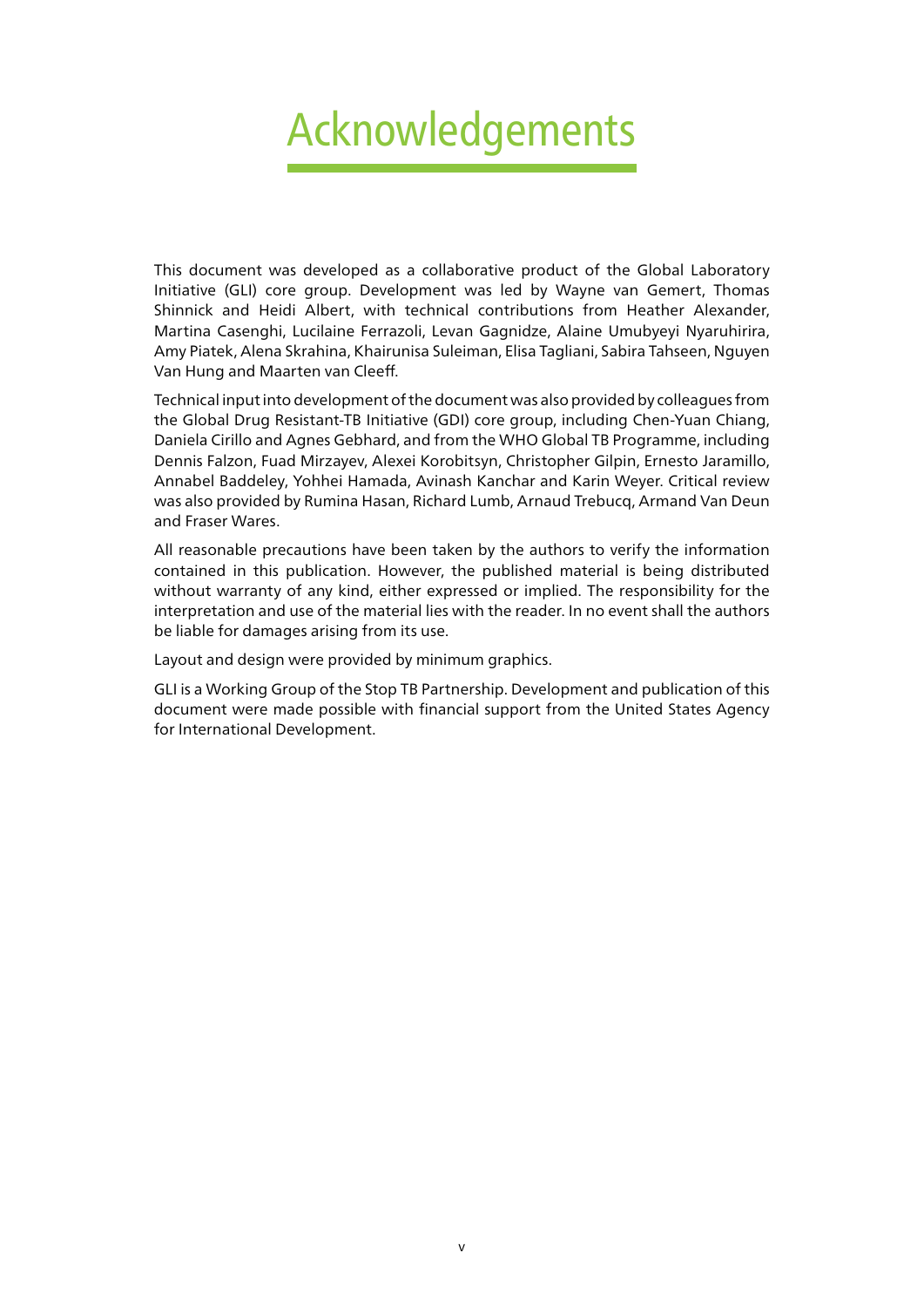## Abbreviations

| <b>CSF</b>   | cerebrospinal fluid                         |
|--------------|---------------------------------------------|
| <b>DST</b>   | drug-susceptibility testing                 |
| FL-LPA       | line probe assay for first-line drugs       |
| FQ           | fluoroquinolone                             |
| GLI          | Global Laboratory Initiative                |
| <b>HIV</b>   | human immunodeficiency virus                |
| LF-LAM       | lateral flow lipoarabinomannan assay        |
| <b>LPA</b>   | line probe assay                            |
| MDR-TB       | multidrug-resistant TB                      |
| <b>MIC</b>   | minimum inhibitory concentration            |
| <b>MTB</b>   | Mycobacterium tuberculosis complex bacteria |
| <b>NTP</b>   | National TB Programme                       |
| <b>PLHIV</b> | People living with HIV/AIDS                 |
| RR-TB        | rifampicin-resistant TB                     |
| <b>SLID</b>  | second-line injectable drug                 |
| SL-LPA       | line probe assay for second-line drugs      |
| SOPs         | standard operating procedures               |
| TB           | tuberculosis                                |
| TB-LAMP      | loop-mediated isothermal amplification test |
| <b>WHO</b>   | World Health Organization                   |
| <b>WRD</b>   | WHO-recommended rapid diagnostic            |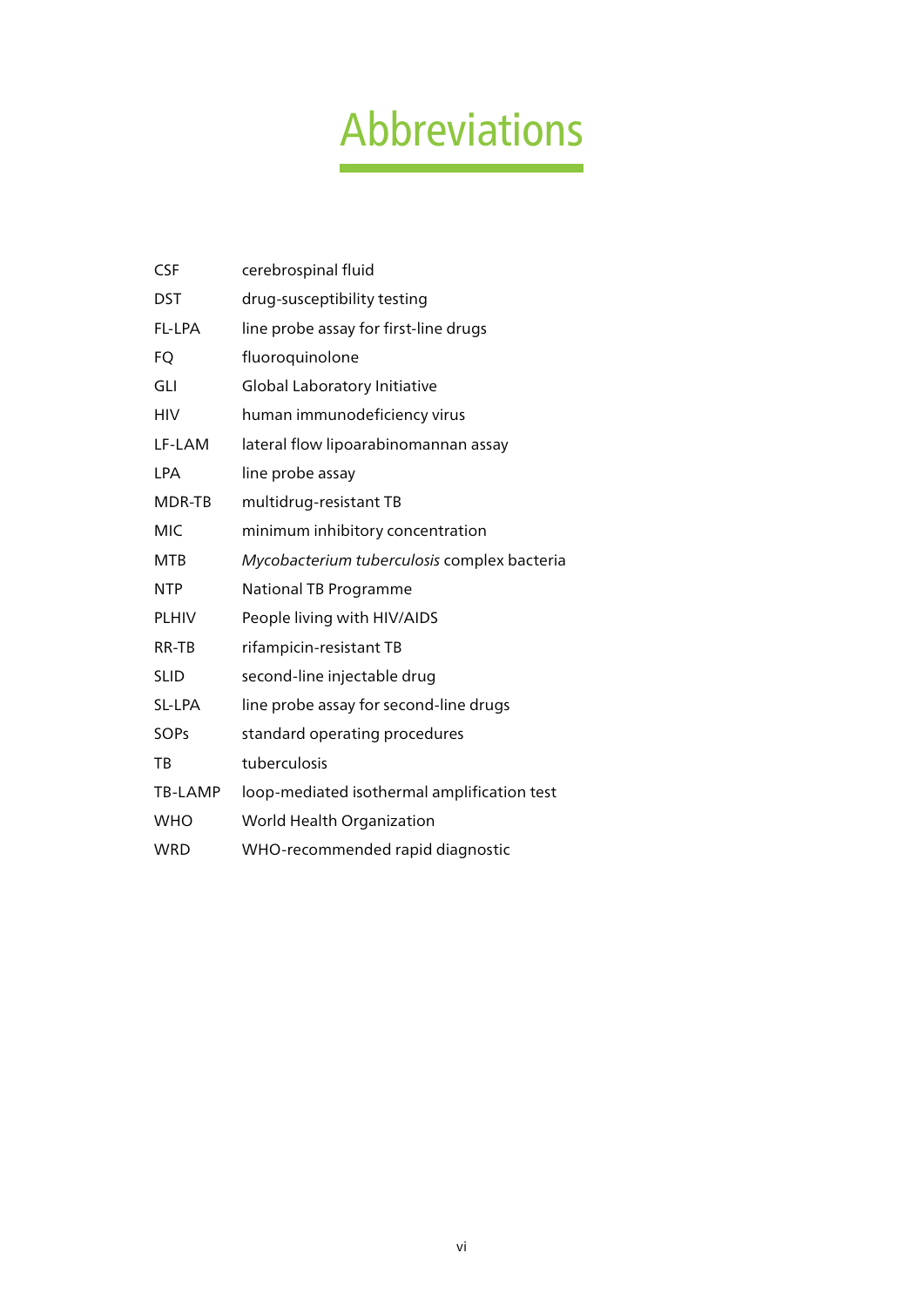## Background

WHO's global strategy for tuberculosis (TB) prevention, care and control for 2015– 2035 (known as the End TB Strategy) calls for the early diagnosis of TB and universal drug-susceptibility testing (DST), highlighting the critical role of laboratories in the strategy. In order to meet the End TB Strategy targets, WHO-recommended rapid TB diagnostics (WRDs) should be available to all persons with signs or symptoms of TB, all bacteriologically confirmed TB patients should receive DST at least for rifampicin, and all patients with rifampicin-resistant TB should receive DST at least for fluoroquinolones (FQs) and second-line injectable drugs (SLIDs). Therefore all national TB control programmes (NTP) need to prioritize the development of a network of TB laboratories that use modern diagnostics, have efficient referral systems, use standard operating procedures (SOPs) and appropriate quality assurance (QA) processes, and have adequate biosafety and sufficient human resources. These priorities should be comprehensively addressed in national strategic plans and adequately funded.

In recent years, rapid and sensitive tests based on molecular methods, including Xpert® MTB/RIF (Cepheid, Sunnyvale USA), the loop-mediated isothermal amplification (TB-LAMP) test (Eiken Chemical, Tokyo Japan), and line probe assays (LPAs), have become available to replace or complement existing conventional tests for detecting *Mycobacterium tuberculosis* complex bacteria (MTB) and for detecting drug resistance. Despite the advantages of these newer tests, conventional microscopy and culture remain necessary for monitoring the response of a patient to treatment. Conventional culture and DST are also needed to address gaps in the approved rapid test repertoire, including DST for many important TB drugs such as pyrazinamide, bedaquiline and delamanid, as well as for testing of a full-range of respiratory and non-respiratory specimens.

In 2015, WHO published the *Policy framework for Implementing Tuberculosis Diagnostics* and the Global Laboratory Initiative (GLI) published the *GLI Guide for providing technical support to TB laboratories in low- and middle-income countries* to assist with the implementation of the latest diagnostic technologies. Since the publication of these documents, WHO has approved or updated guidance on several diagnostic tests for TB — specifically the TB-LAMP test, LPAs for first-line drugs (FL-LPA), LPA for secondline drugs (SL-LPA), and the urine-based lateral flow lipoarabinomannan (LF-LAM) assay to assist with the diagnosis of TB among seriously ill people living with HIV/AIDS (PLHIV). Both the WHO Policy framework and the GLI Guide are being updated in 2017 to incorporate the latest policies and recommendations.

The purpose of this document is to illustrate testing algorithms in line with the goals of the End TB strategy and incorporate the recent WHO recommendations for tests to detect MTB (TB-LAMP, LF-LAM) and detect drug resistance (first- and second-line LPAs). The reader is referred to the WHO Policy Framework and the GLI Guide for sample algorithms using the WHO-recommended diagnostics that were recommended as of early 2015.

As new diagnostic tests are implemented, testing algorithms will need to be modified. Modifications to algorithms must be put in place only after a formal evaluation, review, and approval by officials within the Ministry of Health and the NTP. Often nationally appointed thematic working groups are used to evaluate new technologies and develop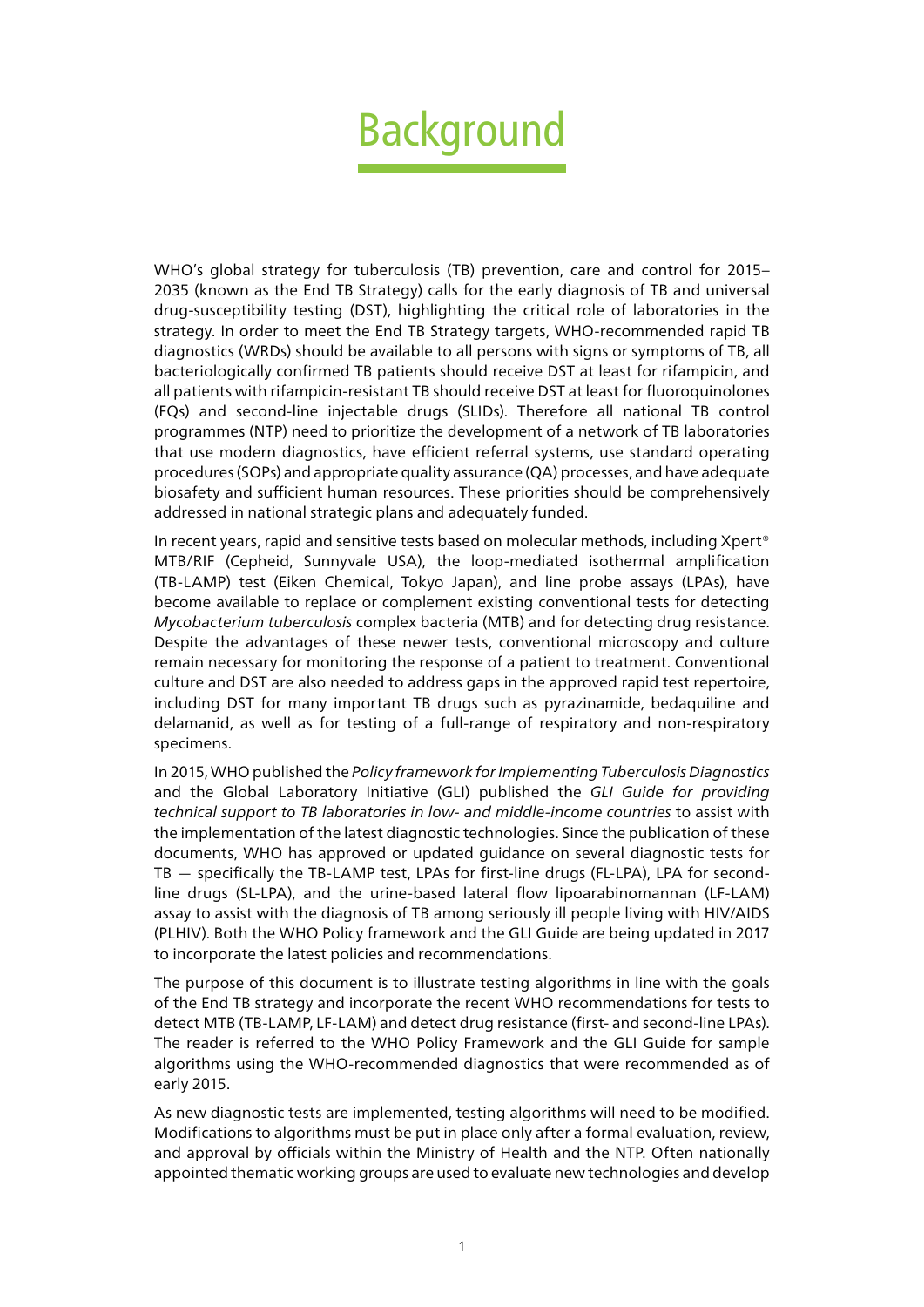implementation plans, which typically include revising current algorithms. These groups consist of local ministry officials and professionals (laboratory and medical) who will decide the most optimal utilization and placement of the new technology within the current network structure.

The following points should be considered when designing or reviewing algorithms for testing at different levels of the laboratory network:

- The specific diagnostic tests in use or being considered for use;
- Whether, and for what purposes, the tests are recommended by WHO;
- The current and planned capacity of the country's laboratories, the laboratory infrastructure, and the availability of competent personnel to conduct the tests;
- The adequacy of systems for specimen collection and transport, and the average turnaround time between sites;
- The capacity of clinical services to offer diagnosis and treatment;
- Which drugs are used for the treatment of TB; and
- Characteristics (risk groups) of the population being served, which should be derived from population-based studies (if available), including the proportion with drugresistant TB, the proportion that is HIV-positive, the proportion with extrapulmonary TB, and the proportion that is among children.

Algorithms should be designed to use existing laboratory services so that specimens can be referred to the appropriate level for tests that are not available at the peripheral level laboratories. Such referrals are particularly important when persons are being evaluated for drug-resistant TB or HIV-associated TB, when children are being evaluated for TB, or when persons are being evaluated for extrapulmonary disease.

In this document, four model algorithms are presented that incorporate the goals of the End TB Strategy that emphasize that WHO-recommended rapid TB diagnostics should be available to all persons with signs or symptoms of TB and that all bacteriologically confirmed TB cases should receive DST. The algorithms are illustrative and must be adapted by countries to the local situation.

The landscape of TB diagnostics is rapidly changing, and new tests may be recommended by WHO in the near future. This document will therefore be updated periodically to modify or add algorithms as needed.

#### **Suggested Reading**

*Policy framework for implementing new tuberculosis diagnostics*. Geneva, World Health Organization. 2015. (WHO/HTM/TB/2015.11).

http://www.who.int/tb/publications/implementing\_TB\_diagnostics/en/

*GLI guide for providing technical support to TB laboratories in low- and middle-income countries*. Global Laboratory Initiative. 2015.

[http://stoptb.org/wg/gli/assets/documents/guideforprovidingtechnicalsupport\\_gb\\_web.](http://stoptb.org/wg/gli/assets/documents/guideforprovidingtechnicalsupport_gb_web.pdf) [pdf](http://stoptb.org/wg/gli/assets/documents/guideforprovidingtechnicalsupport_gb_web.pdf)

*Framework of indicators and targets for laboratory strengthening under the End TB Strategy*. Geneva, World Health Organization. 2016. (WHO/HTM/TB/2016.18).

http://www.who.int/tb/publications/labindicators/en/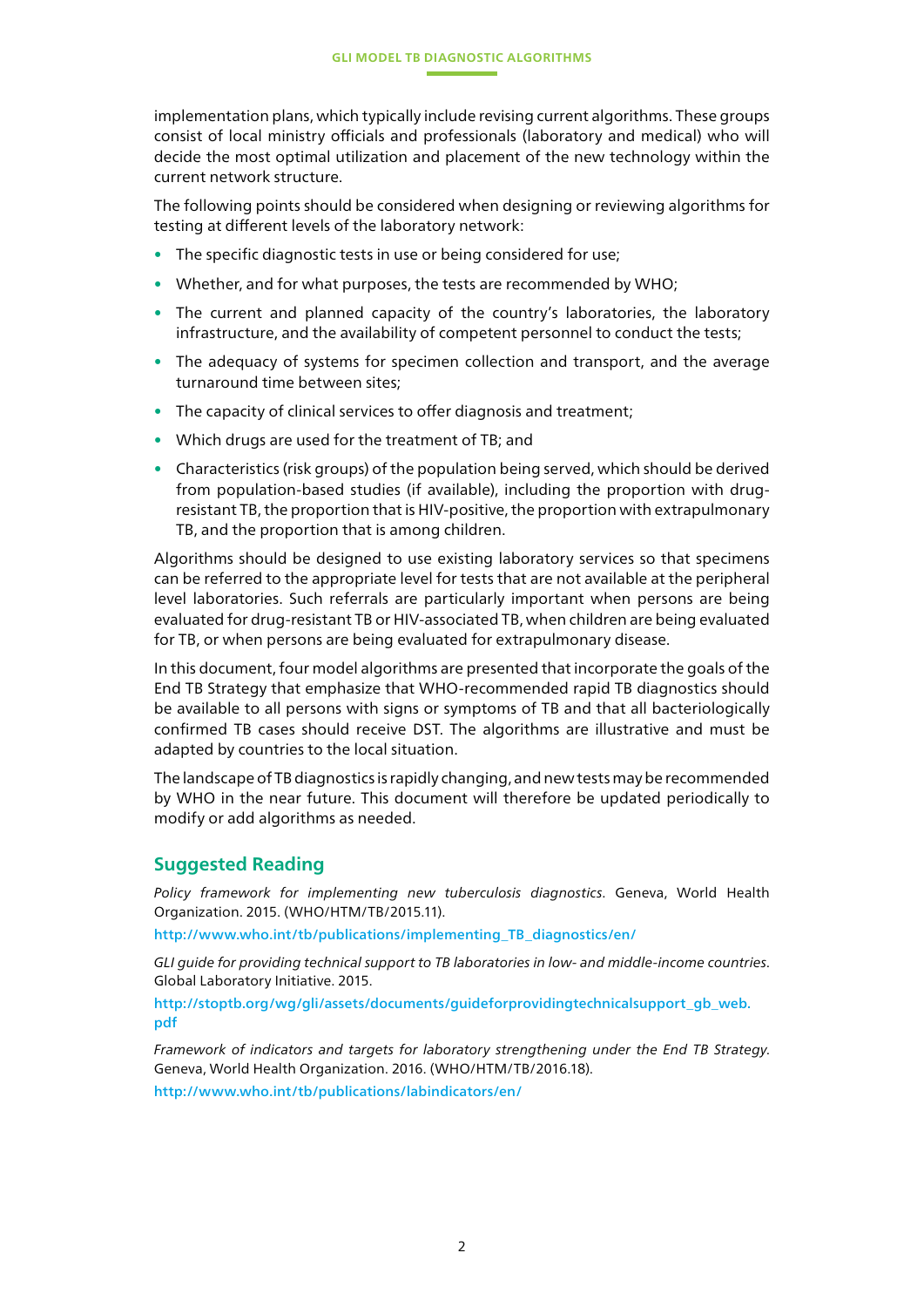# Algorithm 1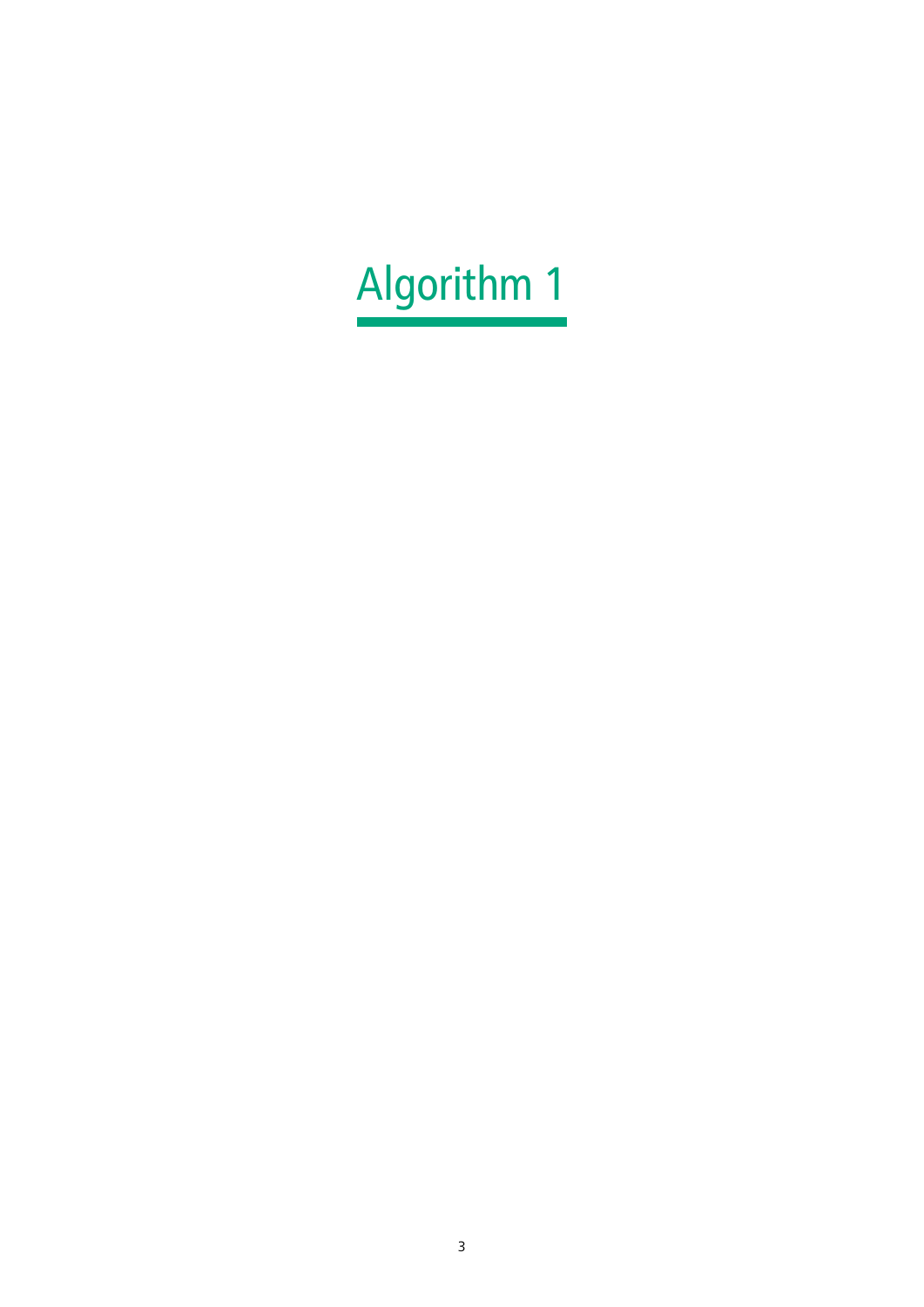### Algorithm 1: **Preferred algorithm for universal patient access to rapid testing to detect MTB and rifampicin resistance**



- node and other tissue specimen from persons being evaluated for extrapulmonary TB. For persons being evaluated for TB who are HIV positive and have CD4 counts ≤100 cells/μl or are seriously ill, see **Algorithm 4**. <sup>2</sup> The new generation Xpert MTB/RIF Ultra assay (Ultra) uses the same semi-quantitative categories used in the Xpert
- MTB/RIF assay, with an additional semi-quantitative category "trace call" that corresponds to the lowest bacillary burden for Mycobacterium tuberculosis (MTB) complex detection. If MTB is detected with a "trace call", then no interpretation can be made regarding rifampicin resistance and results should be reported as MTB detected, trace, RIF indeterminate (Follow section on "MTB detected, rifampicin indeterminate" under **Algorithm 1**). The "trace call" positive result is sufficient to **initiate therapy in those with known or suspected HIV infection, children and for patients with extrapulmonary samples**. For other categories of patients repeating test may be considered with use of second Ultra test for clinical decisions and patients follow-up. (See GLI Planning for country transition to Xpert MTB/RIF Ultra Cartridges).
- <sup>3</sup> Programmes may consider collecting two specimens upfront. The first specimen should be promptly tested using the Xpert MTB/RIF test. The second specimen may be used for the additional testing described in this algorithm. For persons being evaluated for pulmonary TB, sputum is the preferred specimen.
- Further investigations for TB may include chest X-ray, additional clinical assessments, clinical response following treatment with broad-spectrum antimicrobial agents, repeat Xpert MTB/RIF testing, or culture.
- <sup>5</sup> Patients should be initiated on a first-line regimen according to national guidelines. A sample may be sent for molecular or phenotypic DST for isoniazid, particularly if the patient has been previously treated with isoniazid or if there is a high prevalence of isoniazid resistance not associated with rifampicin resistance (i.e., isoniazid mono- or poly-resistance) in this setting or for DST for rifampicin if rifampicin resistance is still suspected.
- <sup>6</sup> Repeat Xpert MTB/RIF test at the same testing site with a fresh specimen. Use the rifampicin result of the second Xpert MTB/RIF test in this algorithm for a decision(s) regarding choice of regimen (first line or second line regimen).
- Repeat Xpert MTB/RIF test at the same testing site with a fresh specimen. Interpret the result of the repeat test as shown in this algorithm. Use the result of the second Xpert MTB/RIF test for clinical decisions.
- 8 Patients at high risk for multidrug-resistant TB (MDR-TB) include previously treated patients including those who had been lost to follow-up, relapsed, and failed a treatment regimen; non-converters (smear positive at end of intensive phase); MDR-TB contacts; and any other MDR-TB risk groups identified in the country.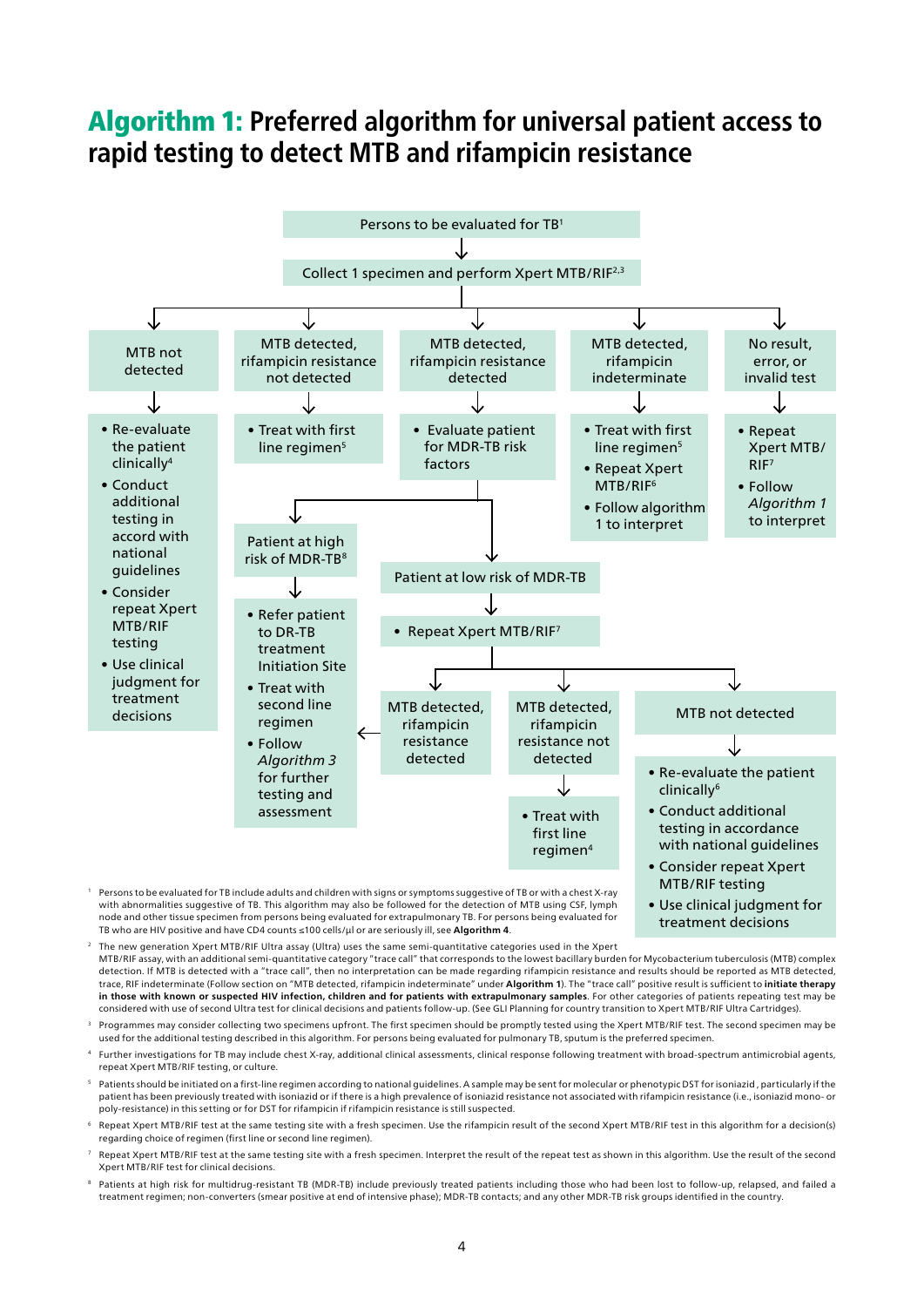Algorithm 1 is the preferred algorithm for testing to detect MTB in individuals being evaluated for pulmonary TB and incorporates the goals of the End TB Strategy for the use of WRDs and universal DST. This algorithm is feasible when a GeneXpert instrument is available on site or when Xpert MTB/RIF testing can be accessed through a reliable referral system with short turnaround time. This algorithm may also be used for the detection of MTB using cerebrospinal fluid (CSF), lymph nodes and other tissue types from persons being evaluated for extrapulmonary TB.

**Decision Tree for Algorithm 1 in which the Xpert MTB/RIF test is used as the initial diagnostic test for all adults and children (regardless of HIV status) with signs or symptoms of pulmonary TB or with a chest X-ray with abnormalities suggestive of TB**

- The Xpert MTB/RIF test is recommended as the initial diagnostic test for persons being evaluated for TB. This includes all newly presenting symptomatic persons and may also include patients who are on therapy or have been previously treated if the patient is being evaluated for possible rifampicin-resistant TB (e.g., non-converters at the end of the intensive phase of treatment) or for a new or continuing episode of TB (e.g., relapse cases or previously treated patients including those who had been lost to follow-up).
- The Xpert MTB/RIF test is also recommended for use in persons being evaluated for extrapulmonary TB, although the test is not recommended for use with all types of extrapulmonary specimens. It is recommended for use with CSF, lymph nodes and other tissue samples. However, the test has low sensitivity for pleural fluid specimens and data are limited for its sensitivity with stool, urine or blood specimens. See the WHO *Policy Update: Xpert MTB/RIF assay for the diagnosis of pulmonary and*  extrapulmonary TB in adults and children for a discussion of the use of the Xpert MTB/RIF assay with extrapulmonary specimens.
- The Xpert MTB/RIF test is not recommended as a test to monitor treatment; instead microscopy and culture should be used according to national guidelines.
- The algorithm describes the collection of one initial specimen to be used for Xpert MTB/RIF testing and the collection of additional specimens as needed. Operationally, it may be easier to collect two specimens (e.g., spot and morning sputum samples or two spot specimens) from each patient routinely instead of only collecting a second specimen when additional testing is needed. The first specimen should be promptly tested using the Xpert MTB/RIF test. The second specimen may be used for the additional testing described in the algorithm (e.g., repeat Xpert MTB/RIF testing) or for smear microscopy as a baseline for treatment monitoring.
	- If more than one specimen cannot be collected (e.g., only one lymph node biopsy can be collected), the algorithm should be modified to prioritize testing using the Xpert MTB/RIF test and consider using any portions of the sample remaining after the Xpert MTB/RIF test for other testing. Clinical decisions should be made based on clinical judgement and the results of available laboratory tests.
- The GeneXpert software provides Xpert MTB/RIF assay results as 'MTB not detected'; 'MTB detected (high, medium, low, or very low), rifampicin resistance detected, not detected, or indeterminate'; 'no result'; 'error'; or 'invalid'. In this document, each of the semi-quantitative categories of MTB detected is considered as bacteriological confirmation of TB.
- For persons being evaluated for TB who are HIV positive and seriously ill with danger signs or have CD4 counts ≤100 cells/μl, a urine LF-LAM assay may also be used (see Algorithm 4).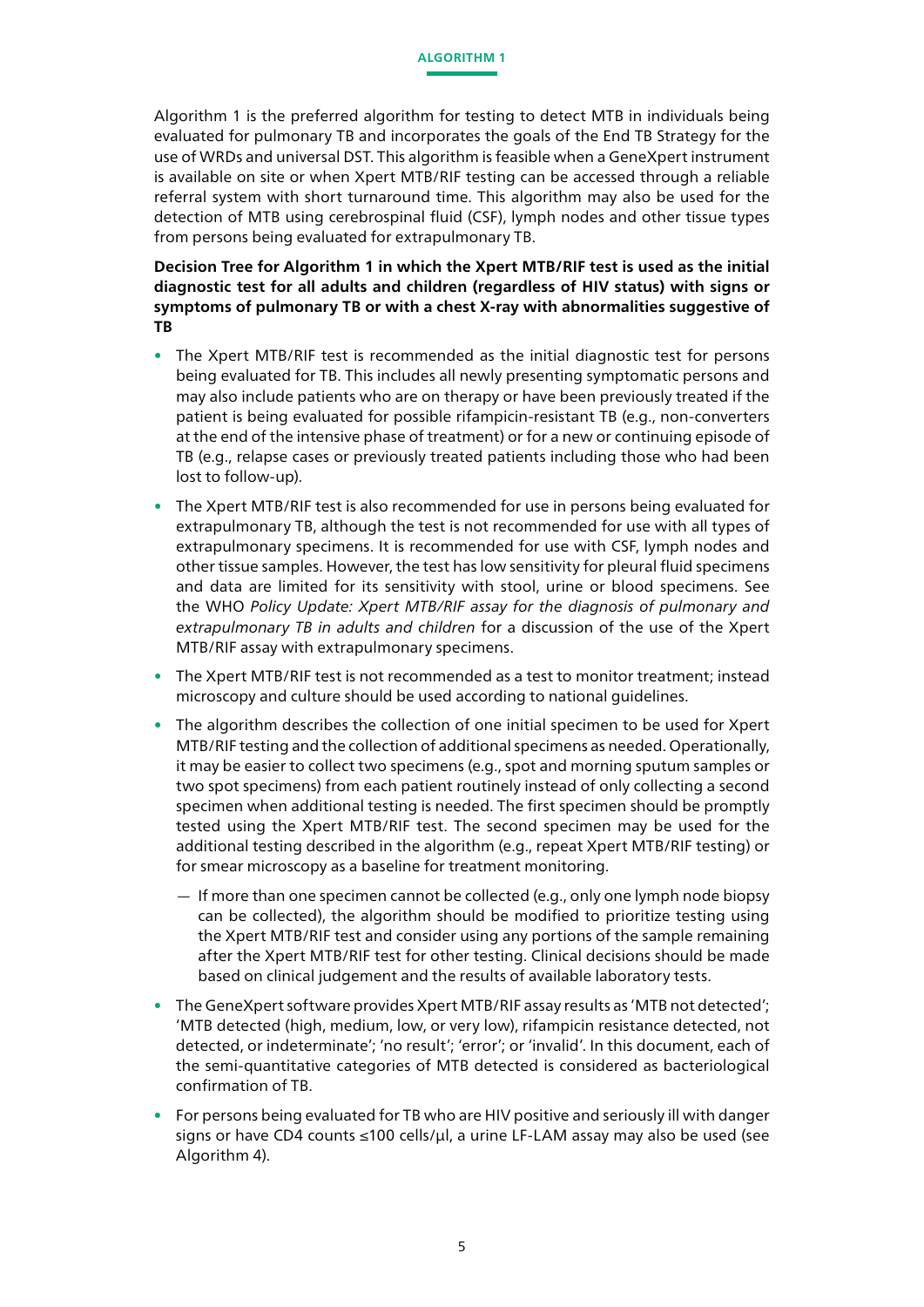- 1. Collect a good quality specimen and transport it to the testing laboratory. Conduct the Xpert MTB/RIF test. For persons being evaluated for pulmonary TB, induced or expectorated sputum (preferred), bronchoalveolar lavage, gastric lavage, and gastric aspirate specimens may be used. Data are limited for the sensitivity of the Xpert MTB/RIF with other samples such as nasopharyngeal aspirates, string test samples, or stool samples.
- 2. If the Xpert MTB/RIF test result is MTB detected, rifampicin resistance not detected:
	- a. The patient should be initiated on an appropriate regimen using first-line TB drugs according to national guidelines.
	- b. Programmes may request additional DST in the following cases:
		- i. Molecular (e.g., FL-LPA) or phenotypic DST for isoniazid is particularly necessary. This is particularly indicated if the patient has been previously treated with isoniazid or if there is high prevalence of isoniazid resistance that is not associated with rifampicin resistance (i.e., isoniazid mono-resistance or poly-resistance, not MDR-TB).1
		- ii. Molecular or phenotypic DST for resistance to rifampicin may be requested if the patient is considered to be at risk of having MDR-TB despite the initial Xpert MTB/RIF result. False rifampicin-susceptible Xpert MTB/RIF results are rare but have been observed in 1–5% of TB cases tested in various epidemiologic settings. In contrast, phenotypic DST for rifampicin, especially using liquid culture, is associated with a higher proportion of false-susceptible results.2
	- c. If additional molecular or phenotypic testing is done:
		- i. The molecular and phenotypic testing may be done in different laboratories. These tests should be initiated in parallel; do not wait for the results of one test before initiating the other test.
		- ii. The molecular and phenotypic DST may be done using the specimen (direct DST) or using bacteria recovered by culture (indirect DST). While direct DST has a much shorter turnaround time, indirect phenotypic DST may be preferred because of technical issues.
		- iii. A rapid molecular test is preferred. Currently, FL-LPA is the only WHO-approved rapid molecular test for isoniazid resistance. FL-LPA can identify inhA and katG mutations which can guide clinicians on the composition of isoniazid-resistant TB regimen. DNA sequencing has proven useful in many cases but has not yet been evaluated by WHO.
		- iv. Culture-based phenotypic DST for isoniazid and rifampicin requires 3 to 8 weeks to produce a result. Phenotypic DST may be useful for the evaluation of patients with a negative FL-LPA result, particularly in populations with a high pre-test probability for resistance to isoniazid.
- 3. If the Xpert MTB/RIF test result is MTB detected, rifampicin resistance detected, an MDR-TB risk assessment is needed. Patients at high risk for MDR-TB include previously treated patients including those who had been lost to follow-up, relapsed, or failed a treatment regimen; non-converters (smear positive at end of intensive phase); contacts of MDR-TB patients; and any other MDR-TB risk groups identified in the country.

<sup>1</sup> Specific regimens for isoniazid-resistant TB are now recommended by WHO. See: WHO treatment guidelines for isoniazid-resistant tuberculosis: Supplement to the WHO treatment guidelines for drugresistant tuberculosis [WHO/CDS/TB/2018.7]. Available from: http://apps.who.int/iris/bitstream/hand

le/10665/260494/9789241550079-eng.pdf?sequence=1. Geneva: World Health Organization; 2018. 2 A. Van Deun et al. Rifampin drug resistance tests for tuberculosis: Challenging the gold standard. *J Clin Microbiol*. August 2013; 51 (8): 2633-2640. DOI: http://dx.doi.org/10.1128/JCM.00553-13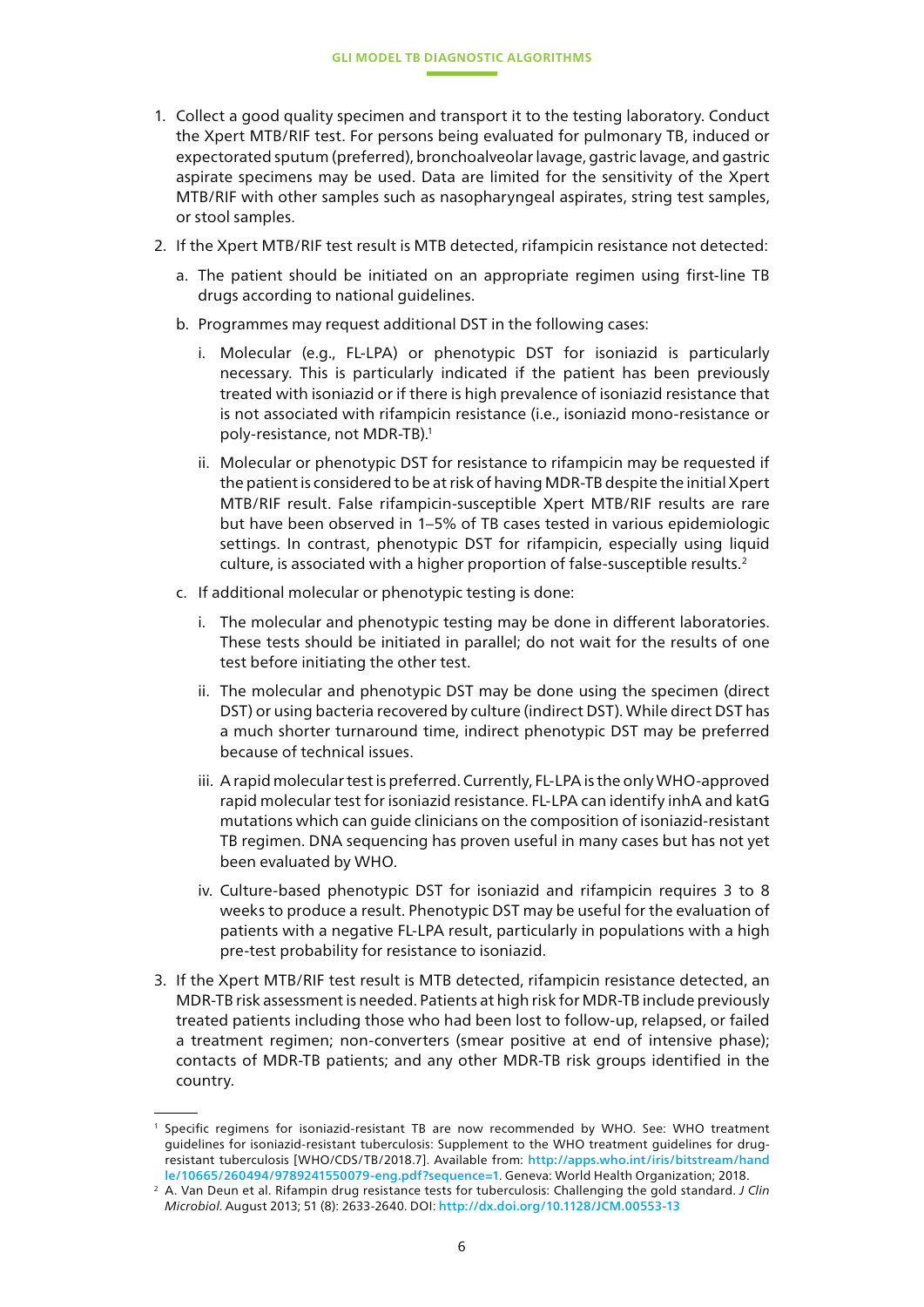- a. If the patient is at high risk of having MDR-TB, the rifampicin-resistant test result is definitive and the patient should be initiated on a regimen for rifampicin-resistant (RR-TB) or MDR-TB according to national guidelines and follow Algorithm 3 for additional testing.
- b. If the patient is at low risk of having MDR-TB, repeat the Xpert MTB/RIF test with a second sample. If FL-LPA is available at the site and the sputum specimen is smear positive, FL-LPA can be used for confirming the rifampicin-resistant result.
	- i. Initiate an MDR-TB regimen according to national guidelines if the second test also indicates rifampicin resistance and follow Algorithm 3 for additional testing.
	- ii. Initiate treatment with a first-line regimen according to national guidelines if the Xpert MTB/RIF result for the second sample is MTB detected, rifampicin resistance not detected. While in most situations false-positive rifampicinresistant results due to technical performance of the assay are rare, falsepositive rifampicin-resistant results due to laboratory or clerical errors may be more likely. Therefore it may be assumed that the result of the second test is correct and the result of the first test may have been due to a laboratory or clerical error.
- c. For all patients with RR-TB or MDR-TB follow Algorithm 3.
- 4. If the Xpert MTB/RIF test gives a result of MTB detected, rifampicin indeterminate, the Xpert MTB/RIF test should be retested at the same testing site with a second specimen.
	- a. The initial Xpert MTB/RIF result of MTB detected should be considered as bacteriological confirmation of TB. The patient should be initiated on an appropriate regimen using first-line TB drugs according to national guidelines.
	- b. If the result of the second Xpert MTB/RIF test is MTB detected, rifampicin resistance not detected, follow Step 2. If it is MTB detected, rifampicin resistance detected, follow Step 3.
	- c. An Xpert MTB/RIF result of MTB detected, rifampicin indeterminate often occurs when there are very few bacteria in the specimen. Testing of a second sample, which also may contain very few bacteria, may, in some cases, generate a result of MTB detected, rifampicin indeterminate or a result of MTB not detected. In this situation, additional investigations such as culture and phenotypic DST may be needed to confirm or exclude resistance to rifampicin because the indeterminate result provides no information on resistance.
- 5. If the Xpert MTB/RIF test result is MTB not detected, re-evaluate the patient and conduct additional testing in accordance with national guidelines.
	- a. Further investigations for TB may include chest X-ray, additional clinical assessments, clinical response following treatment with broad-spectrum antimicrobial agents (fluoroquinolones should not be used), additional Xpert MTB/RIF testing, or culture. Testing for isoniazid resistance using FL-LPA or phenotypic DST is advised (See Algorithm 1).
	- b. Consider the possibility of clinically defined TB (i.e., no bacteriological confirmation). Use clinical judgement for treatment decisions.
- 6. If the Xpert MTB/RIF test does not give a result or gives a result of error or invalid, the Xpert MTB/RIF test should be retested at the same testing site with a second specimen. If FL-LPA is available at the site and the second specimen is smear positive, FL-LPA can be used for the repeat testing; although repeat Xpert MTB/RIF testing is preferred.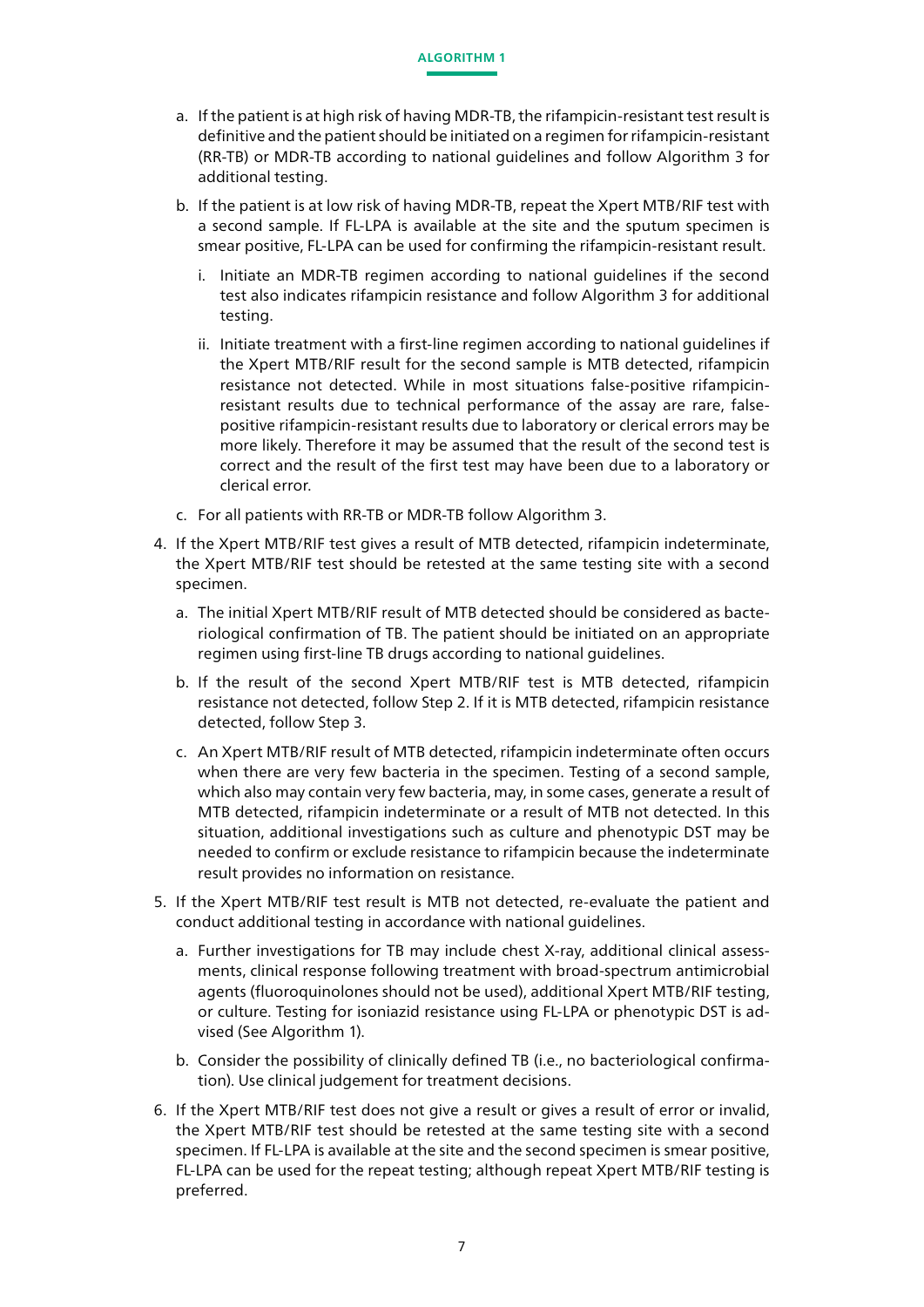This algorithm relies on testing of a sample with the Xpert MTB/RIF test for the detection of MTB and assessment of susceptibility to rifampicin. On occasion follow-up testing is recommended to ensure that clinical decisions are well informed. However, discordant results may happen, usually when comparing culture-based results with molecular results. Each discordant result will need to be investigated, on a case-by-case basis. General considerations are:

- 1. Xpert MTB/RIF MTB detected, culture negative.
	- a. The Xpert MTB/RIF result should be used to guide treatment decision pending additional testing.
	- b. The Xpert MTB/RIF result should be considered as bacteriological confirmation of TB if the sample was collected from a person who was not recently receiving treatment with anti-TB drugs. Cultures from persons with pulmonary TB may be negative for a variety of reasons including the patient being treated for TB, transport or processing problems that inactivated the tubercle bacilli, cultures lost to contamination, or inadequate testing volume, or the discrepancy may be due to laboratory or clerical error.
	- c. Follow-up actions may include re-evaluate the patient for TB, reassess possibility of prior or current treatment with anti-TB drugs (including fluoroquinolone use), evaluate the possibility of laboratory or clerical error, and repeat culture.
- 2. Xpert MTB/RIF MTB not detected, culture positive.
	- a. Treatment decision should be based on the culture result.
	- b. The culture-positive result should be considered as bacteriological confirmation of TB because culture is the current gold standard for the laboratory confirmation of TB. Using a sputum specimen, Xpert MTB/RIF has a pooled sensitivity of 89% for detecting MTB compared to culture.<sup>3</sup> Its sensitivity is lower in PLHIV, children, and other specimen types such as CSF.
	- c. False-positive cultures can result from a variety of causes such as crosscontamination in the laboratory or from sample labelling problems. In wellfunction laboratories, such errors are rare.
	- d. Follow-up actions may include re-evaluation of the patient for TB and response to anti-TB therapy; conduct additional testing using Xpert MTB/RIF; process and culture additional samples; and evaluate the possibility of laboratory or clerical error.
- 3. Xpert MTB/RIF MTB detected, rifampicin resistance detected; rifampicin susceptible by phenotypic DST.
	- a. The Xpert MTB/RIF result should be used to guide treatment decisions pending additional testing.
	- b. Certain mutations are known to generate this discordant result, particularly in the BACTEC<sup>TM</sup> MGIT<sup>TM</sup> system (i.e., a false-susceptible phenotypic result). Patients infected with strains carrying these mutations often fail treatment with rifampicin-based first-line regimens.4

 $3$  K.R. Steingart et al. Xpert® MTB/RIF assay for pulmonary tuberculosis and rifampicin resistance in adults. *Cochrane Database Syst Rev*. 2014 Jan 21;(1):CD009593. DOI: <http://dx.doi.org/10.1002/14651858.CD009593.pub3>

<sup>4</sup> A. Van Deun et al. Rifampin drug resistance tests for tuberculosis: Challenging the gold standard. *J Clin Microbiol*. August 2013; 51 (8): 2633-2640. DOI: http://dx.doi.org/10.1128/JCM.00553-13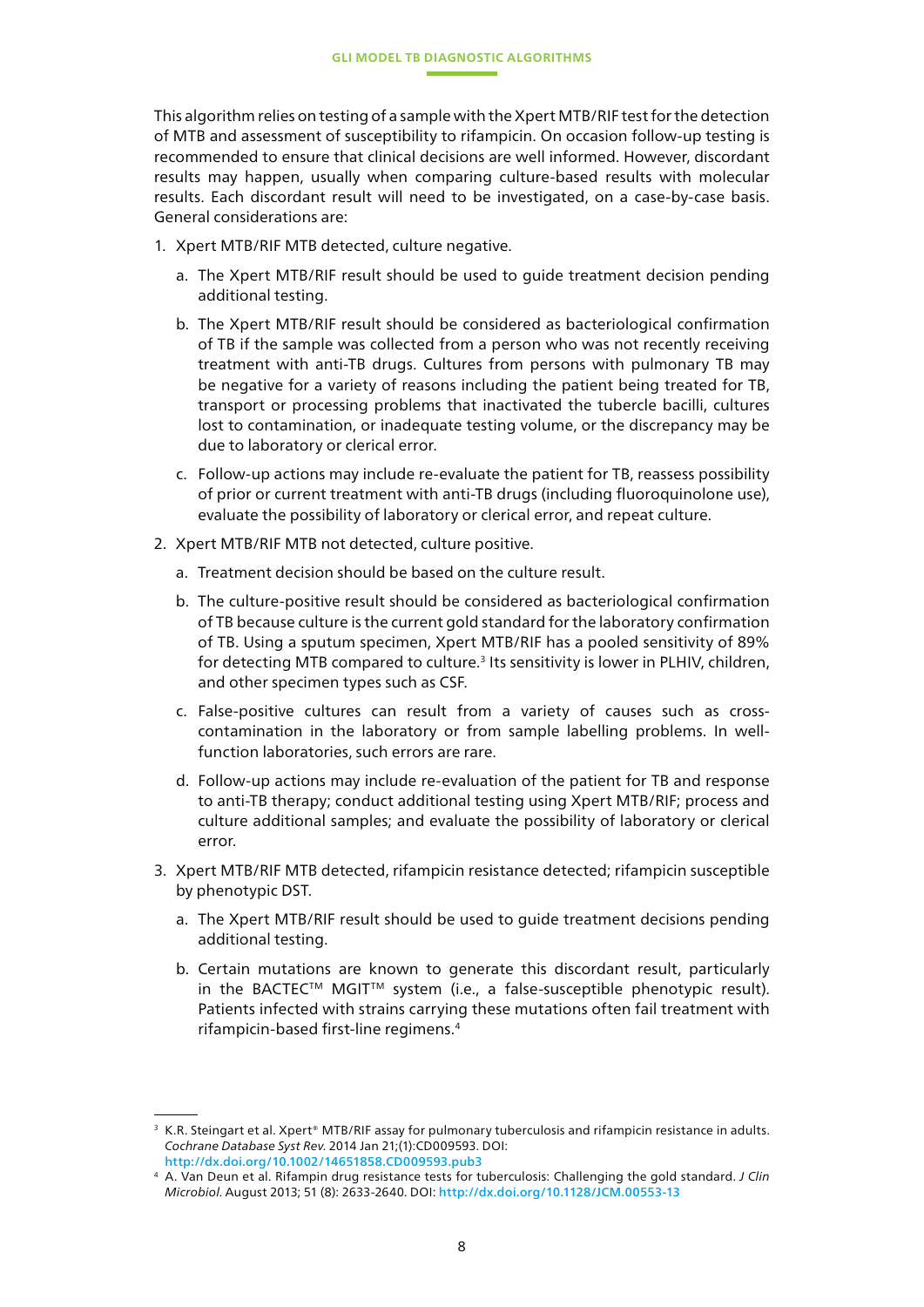- c. In some low MDR-TB prevalence settings, silent mutations have been observed that generate a false-resistant Xpert MTB/RIF result but these tend to be very rare.
- d. Follow-up actions may include DNA sequencing, phenotypic DST using solid media, and evaluating the possibility of laboratory or clerical error.
- 4. Xpert MTB/RIF MTB detected, rifampicin resistance not detected; rifampicin resistant by phenotypic DST.
	- a. Treatment decisions should be based on the phenotypic DST result.
	- b. False rifampicin-susceptible Xpert MTB/RIF results are rare but have been observed in 1–5% of TB cases tested in various epidemiologic settings. Mutations in the region of the *rpoB* gene sampled by the Xpert MTB/RIF tests have been shown to account for 95–99% of rifampicin resistance. The remainder of rifampicin resistance arises from mutations outside the sampled region, which produce an Xpert MTB/RIF result of rifampicin resistance not detected.
	- c. Follow-up actions may include DNA sequencing, repeating the phenotypic DST, and evaluating the possibility of laboratory or clerical error.

#### **Suggested Reading**

*Xpert MTB/RIF assay for the diagnosis of pulmonary and extrapulmonary TB in adults and children. Policy update*. Geneva, World Health Organization. 2013. (WHO/HTM/TB/2013.16).

http://www.who.int/tb/publications/xpert-mtb-rif-assay-diagnosis-policy-update/en/

*WHO Meeting Report of a Technical Expert Consultation: Non-inferiority analysis of Xpert MTB/RIF Ultra compared to Xpert MTB/RIF* [WHO/HTM/TB/2017.04]. Geneva: World Health Organization, 2017.

*Planning for country transition to Xpert® MTB/RIF Ultra Cartridges*. Global Laboratory Initiative. Available from:

http://www.stoptb.org/wg/gli/assets/documents/GLI\_ultra.pdf. Geneva: 2017.

*Guidance for national tuberculosis programmes on the management of tuberculosis in children – 2nd ed*. Geneva, World Health Organization. 2014. (WHO/HTM/TB/2014.03). http://www.who.int/tb/publications/childtb\_quidelines

*The use of molecular line probe assays for the detection of resistance to isoniazid and rifampicin. Policy update*. Geneva, World Health Organization. 2016. (WHO/HTM/TB/2016.12).

http://www.who.int/tb/publications/molecular-test-resistance

*Guidelines for the programmatic management of drug-resistant tuberculosis: 2011 and 2016 updates*. Geneva, World Health Organization. 2011 (WHO/HTM/TB/2011.6) and 2016 (WHO/ HTM/TB/2016.04).

http://www.who.int/tb/areas-of-work/drug-resistant-tb/treatment/resources

*Companion handbook to the WHO guidelines for the programmatic management of drugresistant tuberculosis*. Geneva, World Health Organization. 2014 (WHO/HTM/TB/2014.11).

http://www.who.int/tb/publications/pmdt\_companionhandbook/en/

*Training package on Xpert MTB/RIF*. Global Laboratory Initiative. 2014. http://www.stoptb.org/wg/gli/TrainingPackage\_XPERT\_MTB\_RIF.asp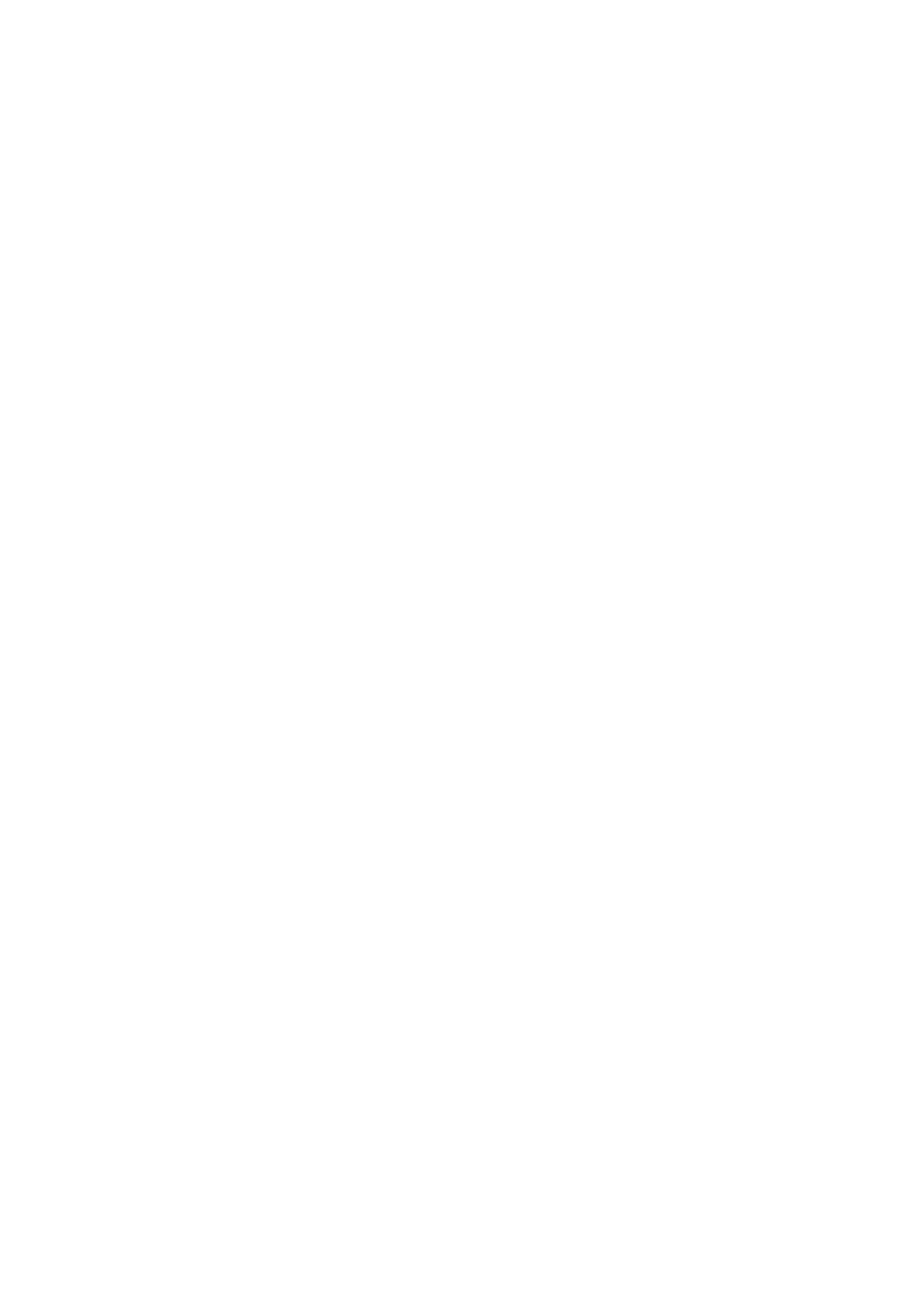# Algorithm 2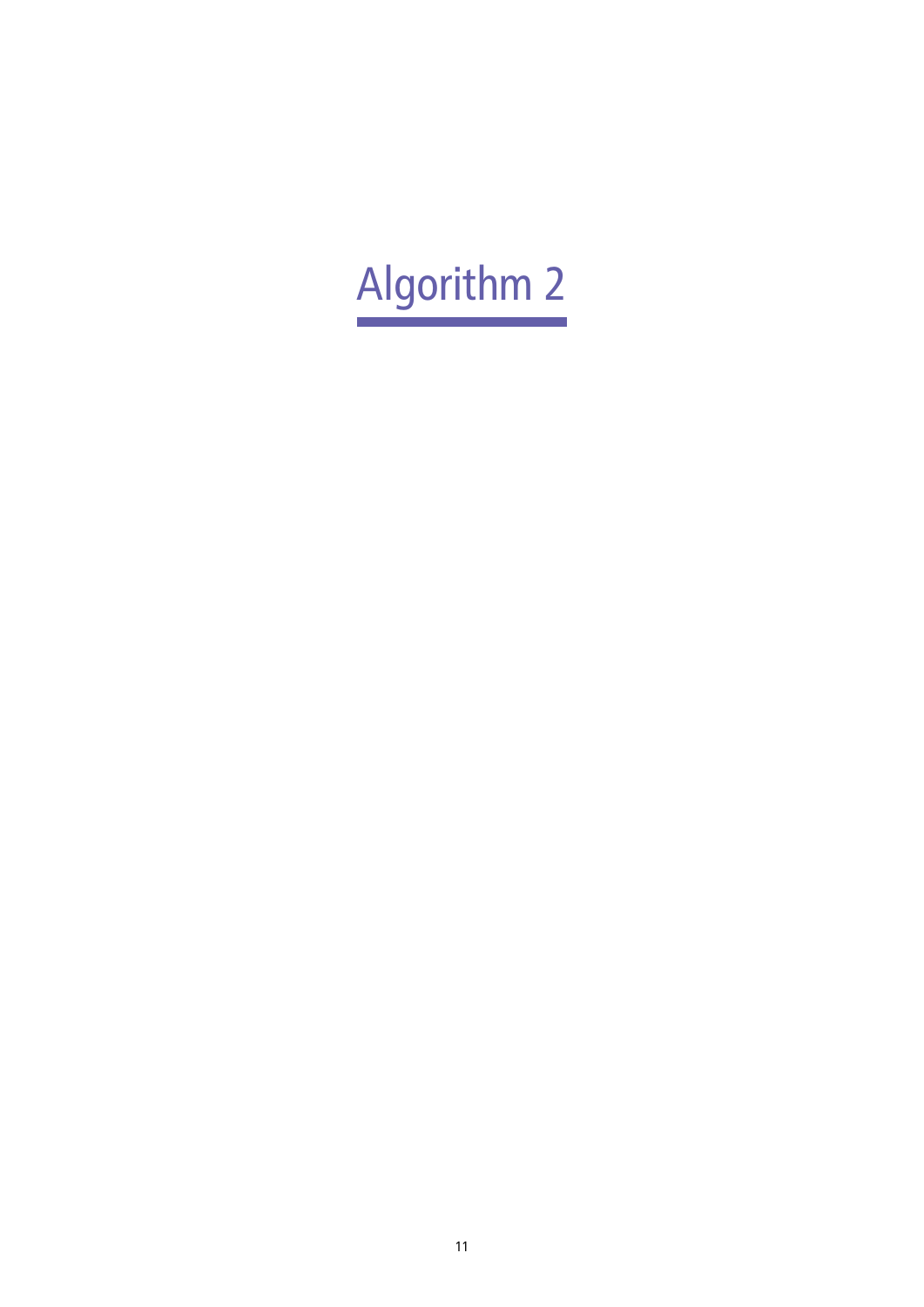### Algorithm 2: **Interim algorithm moving towards universal access, with rapid testing for priority populations**



<sup>1</sup> Persons being evaluated for TB include all persons with signs or symptoms suggestive of TB or persons with a chest X-ray with abnormalities suggestive with TB. This algorithm may also be used for persons being evaluated for extrapulmonary TB. See footnotes to **Algorithm 1**.

<sup>2</sup> For persons being evaluated for TB who are HIV positive and have CD4 counts ≤100 cells/μl or are seriously ill, see **Algorithm 4**.

<sup>3</sup> PLHIV include persons who are HIV positive or whose HIV status is unknown, but who present with strong clinical evidence of HIV infection in settings where there is a high prevalence of HIV or among members of a risk group for HIV. For all people with unknown HIV status, HIV testing should be performed according to national guidelines.

<sup>4</sup> Patients at high risk for MDR-TB include previously treated patients including those who had been lost to follow-up, relapsed, and failed a treatment regimen; nonconverters (smear positive at end of the intensive phase of treatment); MDR-TB contacts; and any other MDR-TB risk groups identified in the country.

<sup>5</sup> TB-LAMP may be used as a replacement test for sputum smear microscopy.

<sup>6</sup> Testing for isoniazid resistance using FL-LPA or phenotypic DST is advised (See also **Algorithm 1**).A third sample should be collected if neither of the original two samples collected has sufficient volume for both microscopy and Xpert MTB/RIF testing, or according to national guidelines.

<sup>7</sup> Testing for isoniazid resistance using FL-LPA or phenotypic DST is advised (See also **Algorithm 1**). Patients should be initiated on a regimen with first-line TB drugs according to national guidelines unless isoniazid resistance is detected or if the patient is at very high risk of having MDR-TB. In that case, treat according to national guidelines while awaiting the Xpert MTB/RIF result.

8 Further investigations for TB may include chest X-ray, additional clinical assessments, clinical response following treatment with broad-spectrum antimicrobial agents, or culture if available.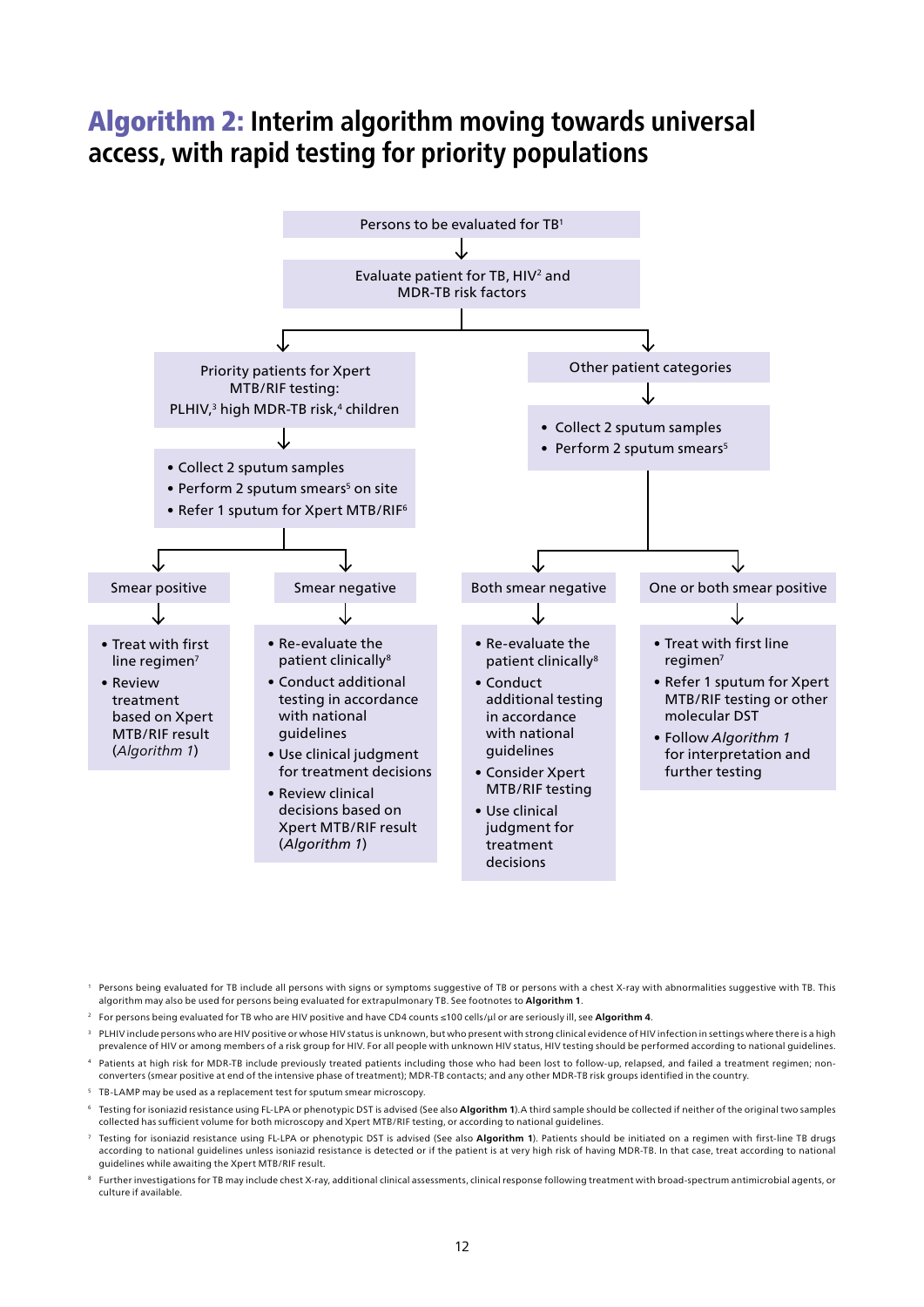Algorithm 2 is an interim measure towards meeting the goals of the End TB Strategy, in which Xpert MTB/RIF testing is used primarily for priority populations (adults being evaluated for HIV-associated TB or MDR-TB, and children) as described in the WHO *Policy Update: Xpert MTB/RIF assay for the diagnosis of pulmonary and extrapulmonary TB in adults and children*. This algorithm is suitable when there is no GeneXpert instrument on site and when Xpert MTB/RIF testing cannot be accessed through a reliable referral system with short turnaround time or when resources do not permit testing of all samples with the Xpert MTB/RIF test. As countries move toward the goals of access to rapid diagnostics and universal drug-susceptibility testing and as access to prompt Xpert MTB/RIF testing becomes available at a site (either through phased implementation of additional instruments or strengthening of the sample referral system), Algorithm 1 should be implemented.

#### **Decision Tree for Algorithm 2 in which the Xpert MTB/RIF test is not available for all persons being evaluated for TB but is only available for priority populations because of resource limitations or lack of testing capacity, and smear microscopy is used for other patients being evaluated for TB**

- Algorithm 1 (not Algorithm 2) should be followed in any setting where Xpert MTB/RIF testing is available on site or when Xpert MTB/RIF testing can be accessed through a reliable referral system with short turnaround time.
- Many countries have not yet built the capacity to conduct Xpert MTB/RIF testing for all persons being evaluated for TB. In such situations, Xpert MTB/RIF testing often initially focuses on testing the priority populations identified in the WHO *Policy Xpert MTB/RIF assay for the diagnosis of pulmonary and extrapulmonary TB in adults and children* and builds towards universal access. The priority populations are adults being evaluated for HIV-associated TB and MDR-TB, and children.
- This algorithm may also be used for persons being evaluated for extrapulmonary TB. See Decision Tree for Algorithm 1 for sample types and considerations.
- See Annexes 14 and 15 of the WHO *Consolidated guidelines on the use of antiretroviral drugs for treating and preventing HIV infection. Recommendations for a public health approach – Second edition* for detailed algorithms for the management of persons being evaluated for HIV-associated TB.
- The TB-LAMP test may be used as a replacement for smear microscopy for the detection of MTB in adults and children with signs or symptoms suggestive of TB. However, TB-LAMP should not replace the use of rapid molecular tests that detect MTB and resistance to rifampicin (e.g., Xpert MTB/RIF) especially among populations at risk of MDR-TB when there are sufficient resources and infrastructure to support their use. TB-LAMP should also not replace the use of rapid molecular tests that have a higher sensitivity for detection of MTB among PLHIV.
- 1. Evaluate the person for TB, determine HIV status, and assess risk factors for having MDR-TB.
	- a. As Xpert MTB/RIF testing becomes available, expand access to include testing of all adults and children being evaluated for TB (i.e., Algorithm 1).
	- b. PLHIV include persons who are HIV positive or whose HIV status is unknown, but who present with strong clinical evidence of HIV infection in settings where there is a high prevalence of HIV or among members of a risk group for HIV. For all persons with unknown HIV status, HIV testing should be performed according to national guidelines.
	- c. For PLHIV who have CD4 counts ≤100 cells/μl or are seriously ill with one or more danger signs, a urine LF-LAM assay may also be used (See Algorithm 4).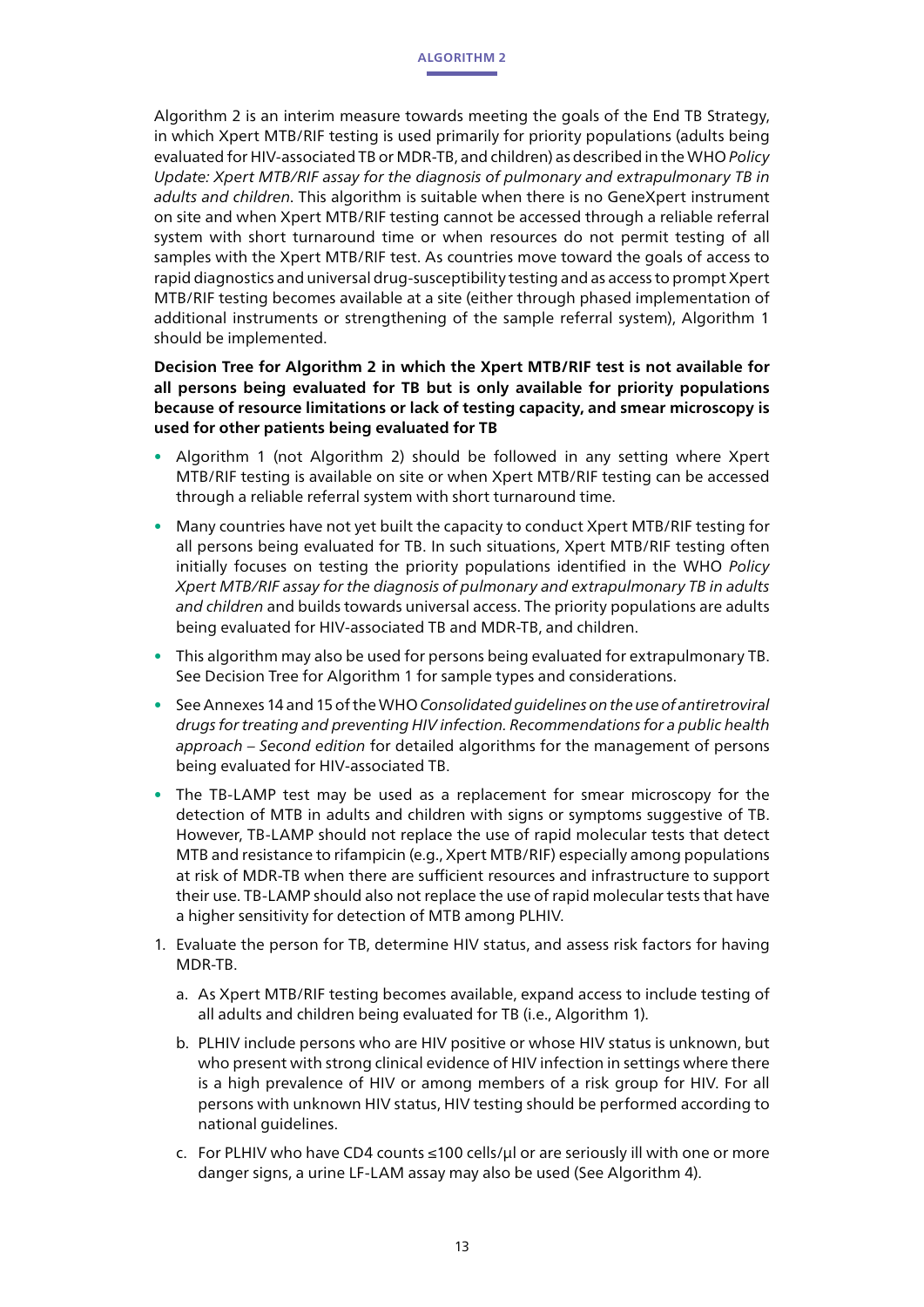- 2. For PLHIV, persons at risk of having MDR-TB, and children, collect two or three good quality sputum specimens. Conduct smear microscopy or TB-LAMP test on site and transport a sample to the testing laboratory for the Xpert MTB/RIF test.
	- a. Because of a potential delay in receiving the Xpert MTB/RIF result, programmes may prefer having smear microscopy results from two specimens.
		- i. If only two specimens are collected, smear microscopy may be done on both specimens if at least one of the samples has adequate volume for conducting both microscopy and Xpert MTB/RIF. The Xpert MTB/RIF test should be given priority. If not, a third sample should be collected.
		- ii. In some settings, collecting three specimens (two for smear microscopy and one for Xpert MTB/RIF testing) may be preferred.
	- b. If one or both samples are positive by smear microscopy or the TB-LAMP test, treat with TB drugs while awaiting the result of the Xpert MTB/RIF test.
		- i. The patient should be initiated on a regimen with first-line TB drugs according to national guidelines unless the patient is at very high risk of having MDR-TB. For patients at very high risk of having MDR-TB (e.g., household contacts of MDR-TB patients), an MDR-TB regimen should be initiated according to national guidelines.
		- ii. Follow Algorithm 1 for the interpretation of the Xpert MTB/RIF test results.
	- c. If both samples are negative by smear microscopy or the TB-LAMP test, use clinical judgement for further evaluation or treatment while awaiting the Xpert MTB/RIF result.
		- i. If Xpert MTB/RIF positive, follow the decision tree for Algorithm 1.
		- ii. If Xpert MTB/RIF negative (MTB not detected), use clinical judgement and conduct additional testing as described in Algorithm 1.
- 3. For patients not in the priority populations, collect two good quality sputum specimens and conduct smear microscopy or TB-LAMP examinations on both. Follow national guidelines for the detection of MTB based on smear microscopy.
	- a. If one or both samples are positive, treat with a regimen of first-line TB drugs according to national guidelines.
		- i. If resources allow, collect an additional specimen and refer for Xpert MTB/RIF testing and follow Algorithm 1 for interpretation and additional testing. One of the already collected specimens may be referred for Xpert MTB/RIF testing if sufficient volume is available.
		- ii. If Xpert MTB/RIF testing is not available and if the infrastructure and resources for FL-LPA have been developed, a specimen may be referred for testing with FL-LPA to detect MTB and to assess resistance to isoniazid and rifampicin. Note that FL-LPA is recommended for use with smear-positive sputum samples only. FL-LPA results are interpreted as described in the WHO *Policy Update: use of molecular line probe assay for the detection of resistance to isoniazid and rifampicin*.
	- b. If both samples are negative, re-evaluate the patient and conduct additional testing in accordance with national guidelines.
		- i. Further investigations for TB may include chest X-ray, Xpert MTB/RIF test, additional clinical assessments, clinical response following treatment with broad-spectrum antimicrobials (fluoroquinolones should not be used), or culture.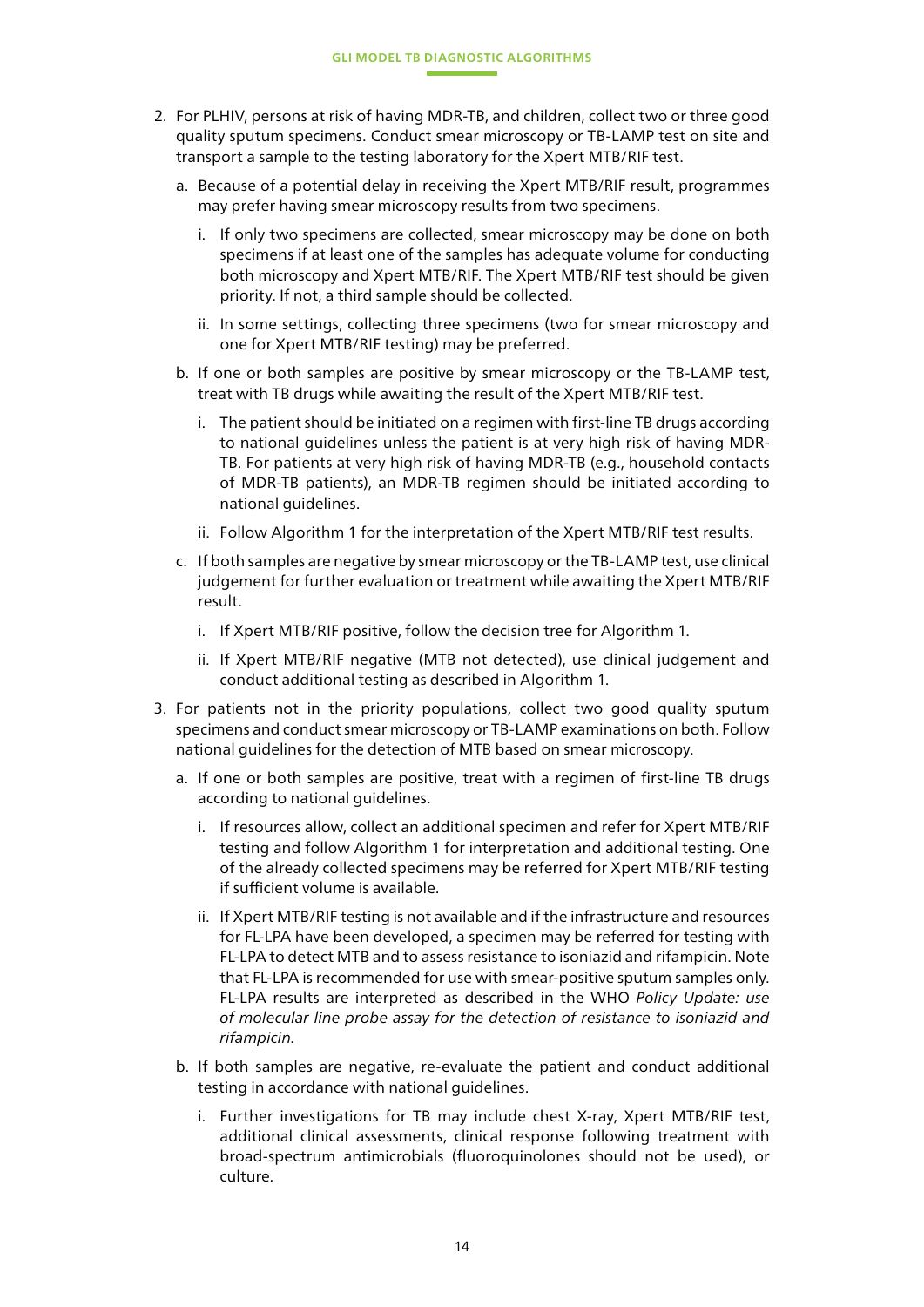ii. Consider the possibility of clinically defined TB (i.e., no bacteriological confirmation). Use clinical judgement for treatment decisions.

#### **Suggested Reading**

*Xpert MTB/RIF assay for the diagnosis of pulmonary and extrapulmonary TB in adults and children. Policy update*. Geneva, World Health Organization. 2013. (WHO/HTM/TB/2013.16)

http://www.who.int/tb/publications/xpert-mtb-rif-assay-diagnosis-policy-update/en/

*The use of loop-mediated isothermal amplification (TB-LAMP) for the diagnosis of pulmonary tuberculosis: policy guidance*. Geneva, World Health Organization. 2016. (WHO/HTM/ TB/2016.07).

http://www.who.int/tb/publications/lamp-diagnosis-molecular

*Guidance for national tuberculosis programmes on the management of tuberculosis in children – 2nd ed*. Geneva, World Health Organization. 2014. (WHO/HTM/TB/2014.03).

http://www.who.int/tb/publications/childtb\_guidelines/en/

*Guidelines for the programmatic management of drug-resistant tuberculosis: 2011 and 2016 updates*. Geneva, World Health Organization. 2011 (WHO/HTM/TB/2011.6) and 2016 (WHO/ HTM/TB/2016.04).

http://www.who.int/tb/areas-of-work/drug-resistant-tb/treatment/resources

*The use of molecular line probe assays for the detection of resistance to isoniazid and rifampicin. Policy update*. Geneva, World Health Organization. 2016. (WHO/HTM/TB/2016.12).

http://www.who.int/tb/publications/molecular-test-resistance

*Companion handbook to the WHO guidelines for the programmatic management of drugresistant tuberculosis*. Geneva, World Health Organization. 2014. (WHO/HTM/TB/2014.11).

http://www.who.int/tb/publications/pmdt\_companionhandbook/en/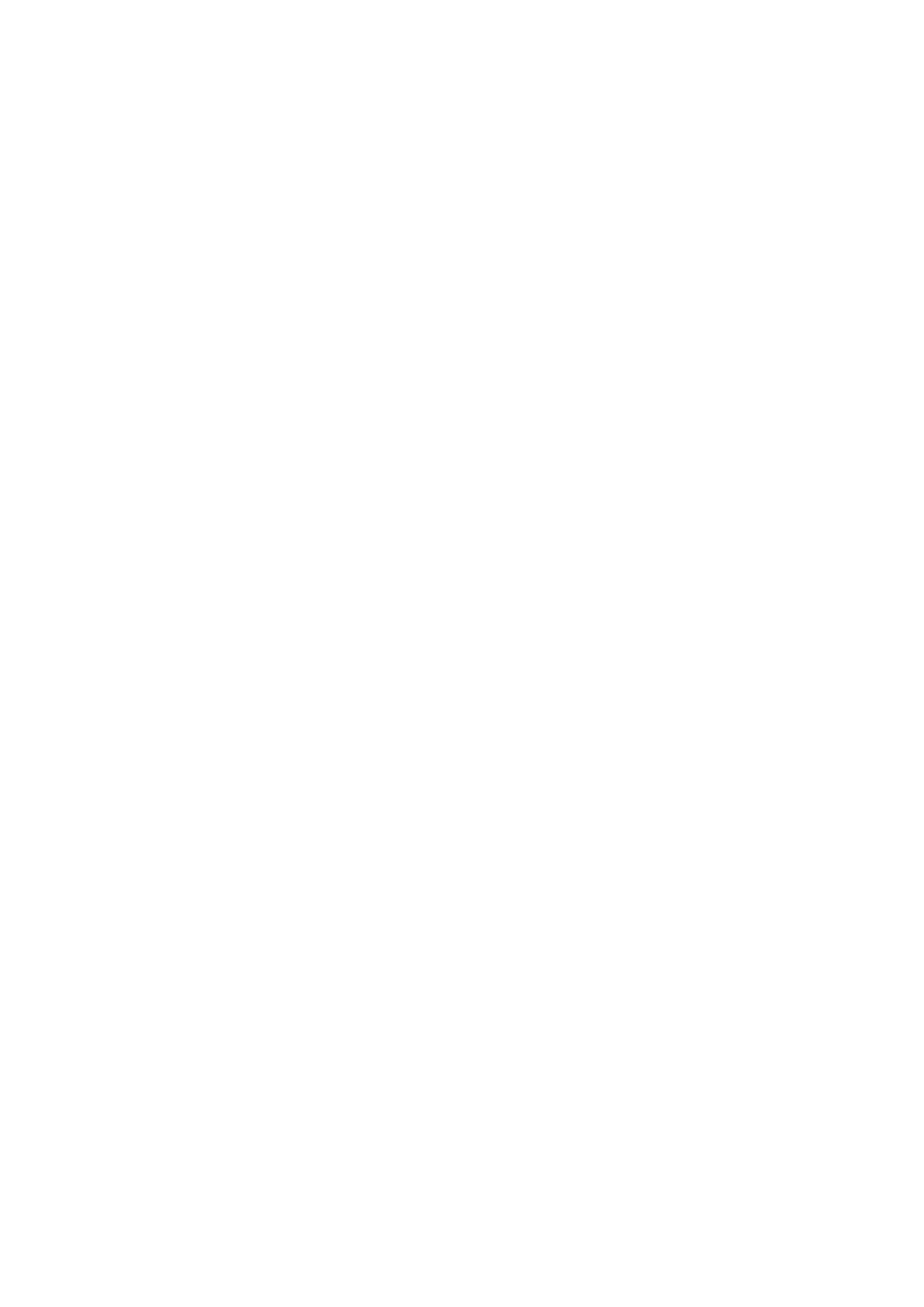# Algorithm 3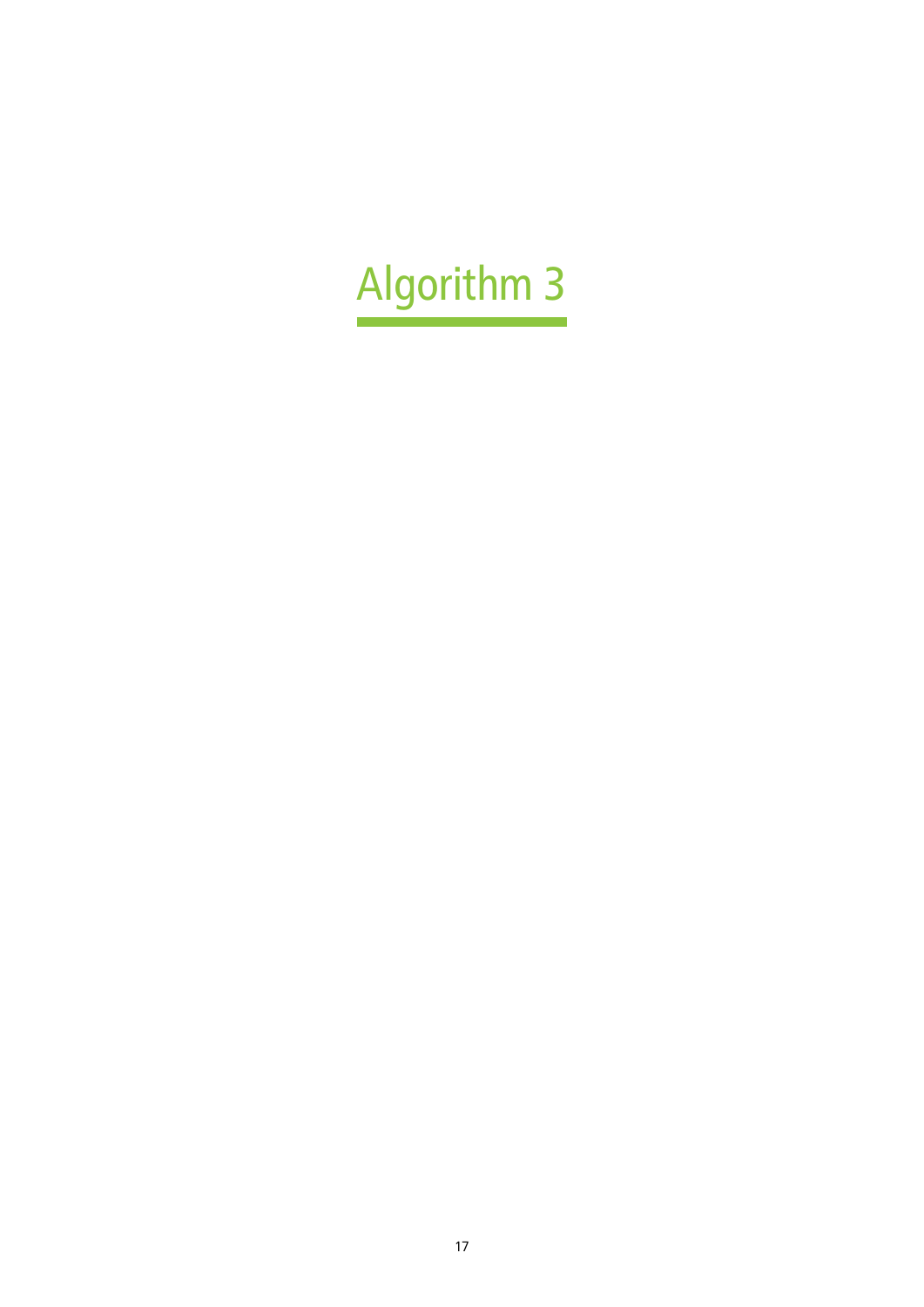### Algorithm 3: **Algorithm for testing for second-line drug resistance among rifampicin-resistant TB or MDR-TB patients**



<sup>1</sup> Patients may be initiated on the shorter MDR-TB regimen if the patient is assessed as being at low risk of having resistance to FOs and to SLIDs and meets the eligibility requirements. In patients at high risk of resistance or in settings with high underlying prevalence of resistance to FOs or SLIDs, selection or design of the treatment regimen to initiate may be guided by SL-LPA if the results can be obtained rapidly. See WHO Guidelines for the programmatic management of drug-resistant tuberculosis, 2016 update.

- <sup>2</sup> Diagnostic accuracy is similar when SL-LPA is performed directly on sputum or from cultured isolates. SL-LPA can be used on smear-positive or smear-negative specimens although a higher indeterminate rate will occur when testing smear-negative specimens. In addition, FL-LPA may help detect isoniazid mutations which can guide the use of isoniazid (high-dose) and thiamides in a longer regimen. See WHO's guidelines on the use of molecular line probe assays for the detection of resistance to second-line anti-tuberculosis drugs, 2016.
- <sup>3</sup> The shorter MDR-TB regimen may be used in MDR-TB patients who do not have the following conditions: 1) confirmed resistance, or suspected ineffectiveness, to a medicine (except isoniazid) in the shorter MDR-TB regimen for which there is reliable DST, 2) previous exposure for >one month to a second-line medicine included in the shorter MDR-TB regimen, 3) intolerance to one or more medicines in the shorter MDR-TB regimen or increased risk of toxicity, 4) pregnancy, or 5) extrapulmonary disease.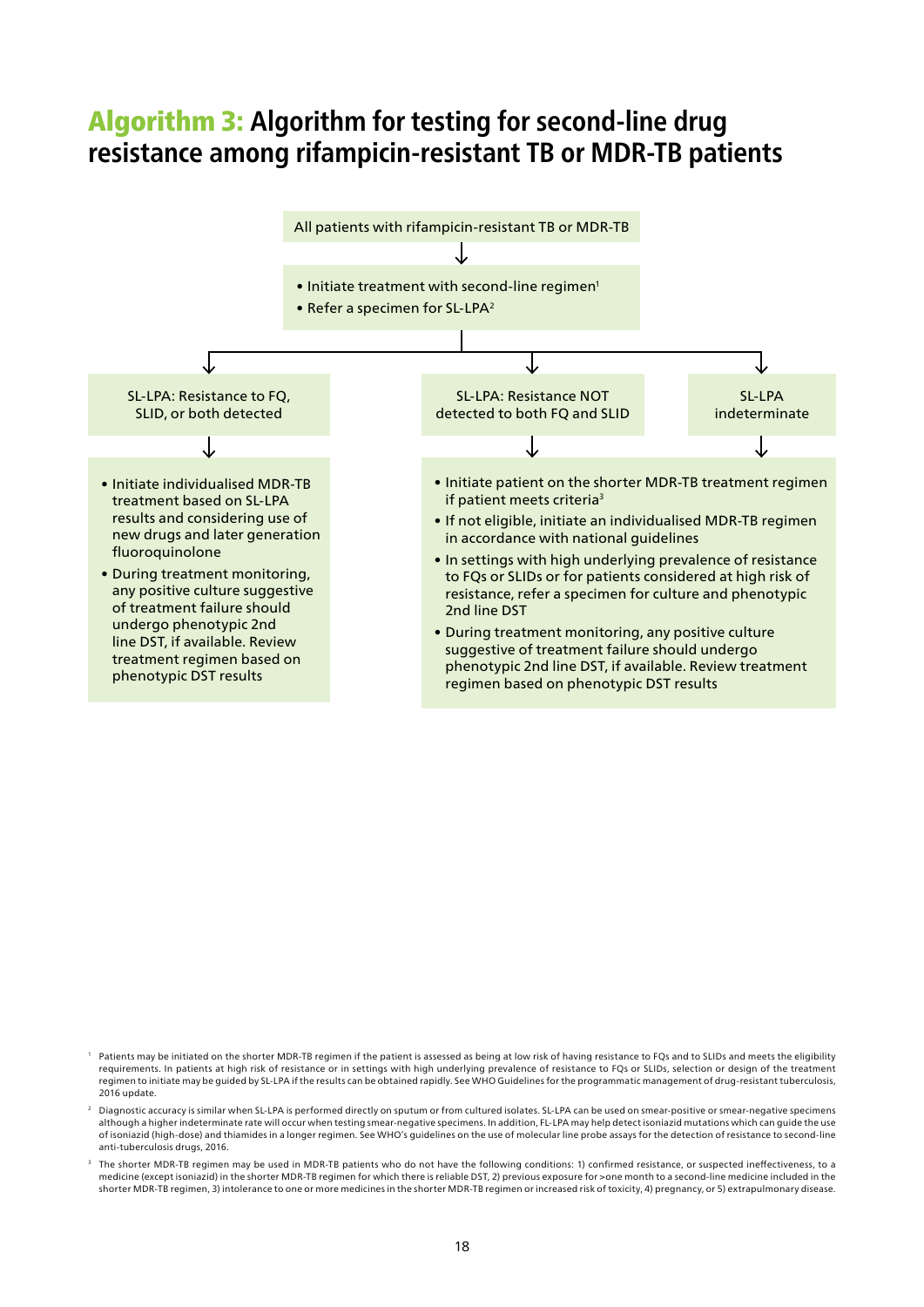Algorithm 3 is for further evaluation of patients with RR-TB or MDR-TB. All patients with RR-TB or MDR-TB should be started on a second-line regimen. The results of DST for FQs and SLIDs should ideally be known for all RR-TB and MDR-TB patients before starting treatment, although this testing should not delay the start of treatment (see the WHO *Guidelines for the programmatic management of drug-resistant tuberculosis, 2016 update* for more details on choice of regimen).

#### **Decision Tree for Algorithm 3 in which SL-LPA is used as the initial diagnostic test for resistance to FQs and SLIDs for patients with RR-TB or MDR-TB**

- The diagnostic accuracy SL-LPA is similar when it is performed directly on sputum or from cultured isolates. SL-LPA can be used on smear-positive or smear-negative specimens although a higher indeterminate rate will occur when testing smearnegative specimens.
- SL-LPA is only recommended for use with sputum specimens or MTB isolates. The laboratory testing of other specimen types should rely on culture and phenotypic DST.
- SL-LPA is suitable for use at the central or national reference laboratory level and may be used at the regional level if the appropriate infrastructure and human resources are available. Implementation of SL-LPA testing must ensure the availability of a reliable specimen transport system and efficient result reporting mechanism.

Note: If SL-LPA is not available, patients should be treated according to national guidelines. Patients may be evaluated for the use of a shorter MDR-TB regimen using criteria such as country drug-resistance patterns and the patient's treatment history. Algorithms that rely on culture and phenotypic DST are described in the WHO *Policy framework for Implementing Tuberculosis Diagnostics*. Phenotypic DST, if done, should include at a minimum testing for resistance to the FQs and SLIDs used in the country. If phenotypic DST to second-line drugs is not available in-country, specimens or isolates may be shipped to an external laboratory for testing (e.g., a WHO Supranational Reference Laboratory).

- 1. The patient should be promptly initiated on a MDR-TB regimen in accordance with national guidelines. Patients may be initiated on the shorter MDR-TB regimen if the patient is assessed as being at low risk of having resistance to FQs and to SLIDs and meets the eligibility requirements. In patients at high risk of resistance or in settings with high underlying prevalence of resistance to FQs or SLIDs, selection or design of the treatment regimen to initiate may be guided by SL-LPA if the results can be obtained rapidly. FL-LPA may help detect isoniazid mutations which can guide the use of isoniazid (high-dose) and thiamides in a longer regimen.
- 2. Transport a sputum specimen or isolate to the appropriate laboratory for testing by SL-LPA.
- 3. If SL-LPA detects a mutation(s) associated with resistance to an FQ, SLID, or both, the patient should be initiated on an individualised MDR-TB treatment regimen considering use of new drugs and later generation fluoroquinolones. Note that cross-resistance between individual FQs or between individual SLIDs is complex and not fully understood; there are limited data on the ability of SL-LPA to assess the cross-resistance.
- 4. If SL-LPA is negative for mutations associated with resistance to FQs and to SLIDs, the patient should be assessed for eligibility for the shorter MDR-TB regimen.
	- a. The shorter MDR-TB regimen may be used in MDR-TB patients who do not have the following conditions 1) confirmed resistance, or suspected ineffectiveness, to a medicine (except isoniazid) in the shorter MDR-TB regimen for which there is reliable DST, 2) previous exposure for >one month to a second-line medicine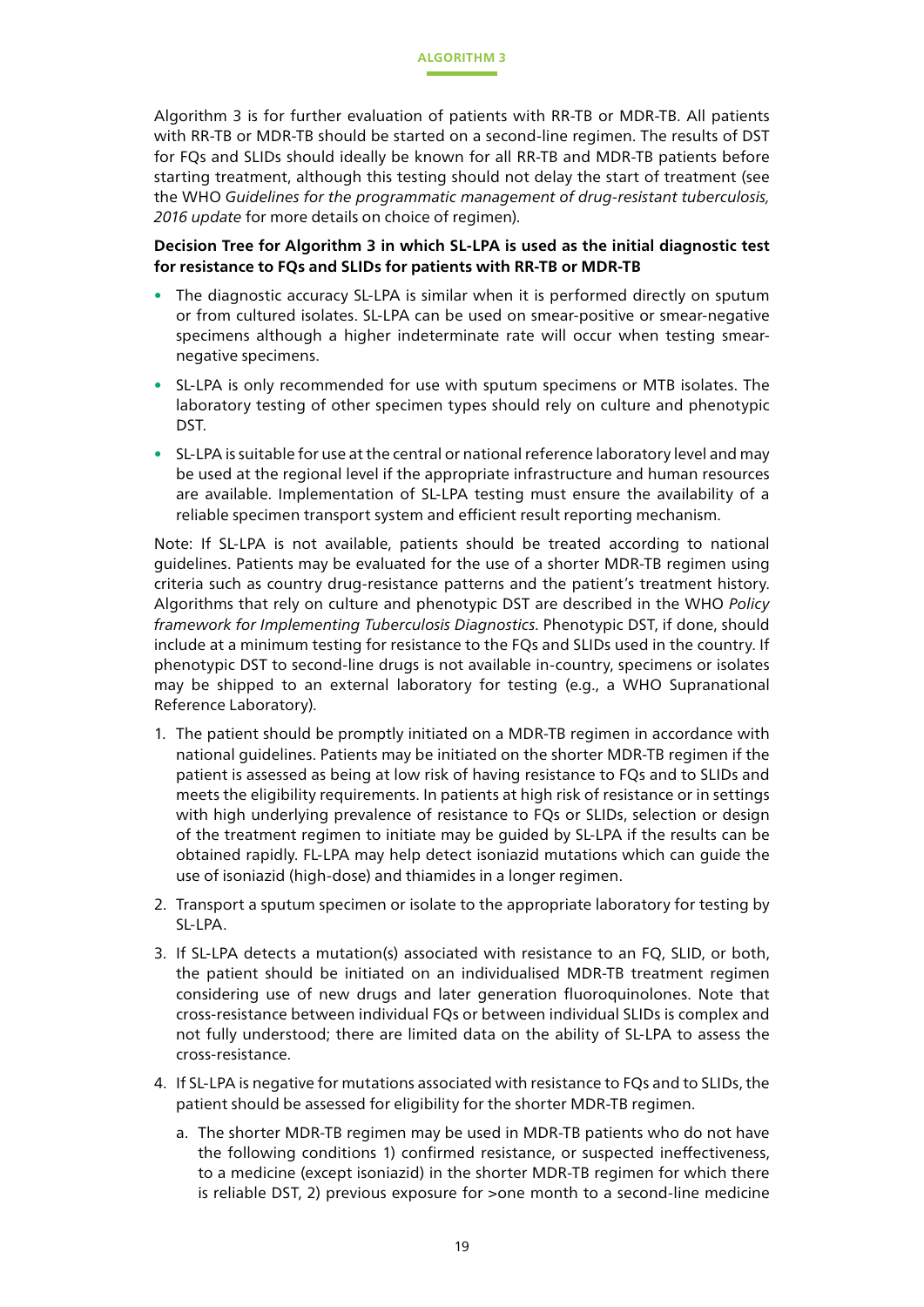included in the shorter MDR-TB regimen, 3) intolerance to one or more medicines in the shorter MDR-TB regimen or increased risk of toxicity, 4) pregnancy, or 5) extrapulmonary disease.

- i. Eligible patients should be placed on a shorter MDR-TB regimen according to national guidelines.
- ii. For eligible patients at risk of having FQ-resistant or SLID-resistant TB (e.g., based on the country drug-resistance patterns), a specimen should be referred for culture and phenotypic DST, if such testing capacity is available. At a minimum, the phenotypic DST should include testing for resistance to the FQs and SLIDs used in the country.
- iii. Reliable DST is available for the FQs and SLIDs. Although technically difficult, reliable DST for pyrazinamide is available, and resistance to pyrazinamide at the start of treatment may also be considered a criterion for exclusion. Reliable DST for ethambutol and the other drugs in the regimen (i.e., prothionamide, clofazimine) are not available and WHO does not recommend basing treatment decisions on the DST for these drugs. See WHO *Frequently asked questions about the implementation of the new WHO recommendation on the use of the shorter MDR-TB regimen under programmatic conditions, Version: 20 December 2016* and WHO *Guidelines for the programmatic management of drug-resistant tuberculosis: 2016 update* for a detailed discussion.
- b. If the patient is not eligible for the shorter regimen, the patient should be started on a MDR-TB regimen in accordance with national guidelines.
- c. In settings with high underlying prevalence of resistance to FQs or SLIDS or for patients considered at high risk of resistance, a specimen should be referred for culture and phenotypic DST, if such testing capacity is available. If phenotypic DST to FQs and SLIDs is not available in-country, specimens or isolates may be shipped to an external laboratory for testing (e.g., a WHO Supranational Reference Laboratory). At a minimum, the phenotypic DST should include testing for resistance to the FQs and SLIDs used in the country. The regimen should be modified as needed based on the results of the phenotypic DST.
- 5. For all patients, treatment monitoring should include the collection of samples for culturing as described in the WHO *Guidelines for the programmatic management of drug-resistant tuberculosis, 2016 update*. Any positive culture suggestive of treatment failure should undergo phenotypic DST, if available. At a minimum, the phenotypic DST should include testing for resistance to the FQs and SLIDs used in the country. The regimen should be modified as needed based on the results of the DST.

Considerations for the use of SL-LPA:

When used to test directly sputum specimens from patients RR-TB or MDR-TB, SL-LPA will detect 86% of patients with FQ resistance and 87% of patients with SLID resistance and rarely give a positive result for patients without resistance, as described in the 2016 WHO policy guidance *The use of molecular line probe assays for the detection of resistance to second-line anti-tuberculosis drugs*. Because of this, WHO recommends that treatment decisions be made on the basis of the SL-LPA results with the following considerations:

• Despite good specificity and sensitivity of SL-LPA for the detection of FQ resistance (pooled sensitivity of 86% and specificity of 99% compared to phenotypic DST) and SLID resistance (pooled sensitivity of 87% and specificity of 99% compared to phenotypic DST), culture and phenotypic DST is required to completely exclude resistance to the individual drugs in these drug classes as well as to other second-line drugs. Phenotypic DST may be particularly needed in settings with a high pre-test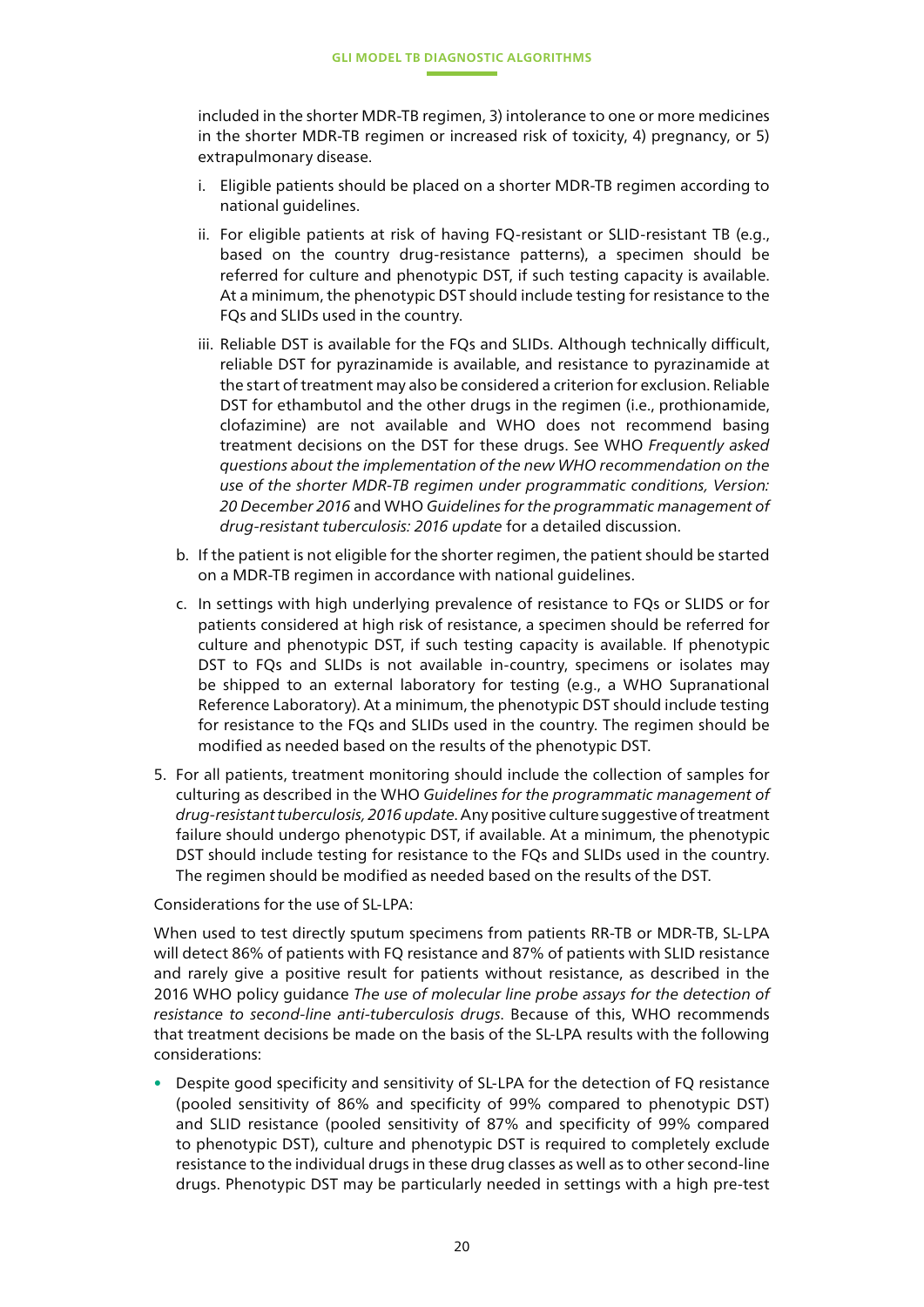probability for resistance to either FQs or SLIDs or both drugs to exclude resistance when the SL-LPA does not detect mutations associated with resistance.

- SL-LPA cannot determine resistance to individual drugs in the class of FQs. Resistance conferring mutations detected by SL-LPA are highly correlated with phenotypic resistance to ofloxacin and levofloxacin. However, the correlation of these mutations with phenotypic resistance or clinically significant resistance to moxifloxacin and gatifloxacin is unclear. The inclusion of moxifloxacin or gatifloxacin in a MDR-TB regimen is best guided by phenotypic DST results.
- SL-LPA has high specificity for the detection of resistance conferring mutations in the *rrs* gene and these mutations are highly correlated with phenotypic resistance to each of the SLIDs (kanamycin, amikacin and capreomycin). However, mutations in the *eis* promoter region correlate with phenotypic resistance to kanamycin only. These mutations also confer an increase in the minimum inhibitory concentration (MIC) for amikacin, but the clinical significance of the increase in amikacin MIC is unknown.

#### **Suggested Reading**

*The use of molecular line probe assays for the detection of resistance to second-line antituberculosis drugs: policy guidance*. Geneva, World Health Organization. 2016. (WHO/HTM/ TB/2016.07).

http://www.who.int/tb/publications/lpa-mdr-diagnostics

*The use of molecular line probe assays for the detection of resistance to isoniazid and rifampicin. Policy update*. Geneva, World Health Organization. 2016. (WHO/HTM/TB/2016.12).

http://www.who.int/tb/publications/molecular-test-resistance

*Guidelines for the programmatic management of drug-resistant tuberculosis: 2011 and 2016 updates*. Geneva, World Health Organization. 2011 (WHO/HTM/TB/2011.6) and 2016 (WHO/ HTM/TB/2016.04).

http://www.who.int/tb/areas-of-work/drug-resistant-tb/treatment/resources

*Companion handbook to the WHO guidelines for the programmatic management of drugresistant tuberculosis*. Geneva, World Health Organization. 2014. (WHO/HTM/TB/2014.11).

http://www.who.int/tb/publications/pmdt\_companionhandbook/en/

*Frequently asked questions about the implementation of the new WHO recommendation on the use of the shorter MDR-TB regimen under programmatic conditions, Version: 20 December 2016*. Geneva, World Health Organization. 2016.

[http://www.who.int/tb/areas-of-work/drug-resistant-tb/treatment/FAQshorter\\_MDR\\_](http://www.who.int/tb/areas-of-work/drug-resistant-tb/treatment/FAQshorter_MDR_regimen.pdf) [regimen.pdf](http://www.who.int/tb/areas-of-work/drug-resistant-tb/treatment/FAQshorter_MDR_regimen.pdf)

*Policy framework for implementing new tuberculosis diagnostics*. Geneva, World Health Organization. 2015. (WHO/HTM/TB/2015.11).

http://www.who.int/tb/publications/implementing\_TB\_diagnostics/en/

*Training packages on culture on solid and liquid medium; on DST by phenotypic and molecular methods; on line probe assays (LPAs)*. Global Laboratory Initiative. 2012.

http://stoptb.org/wg/gli/trainingpackages.asp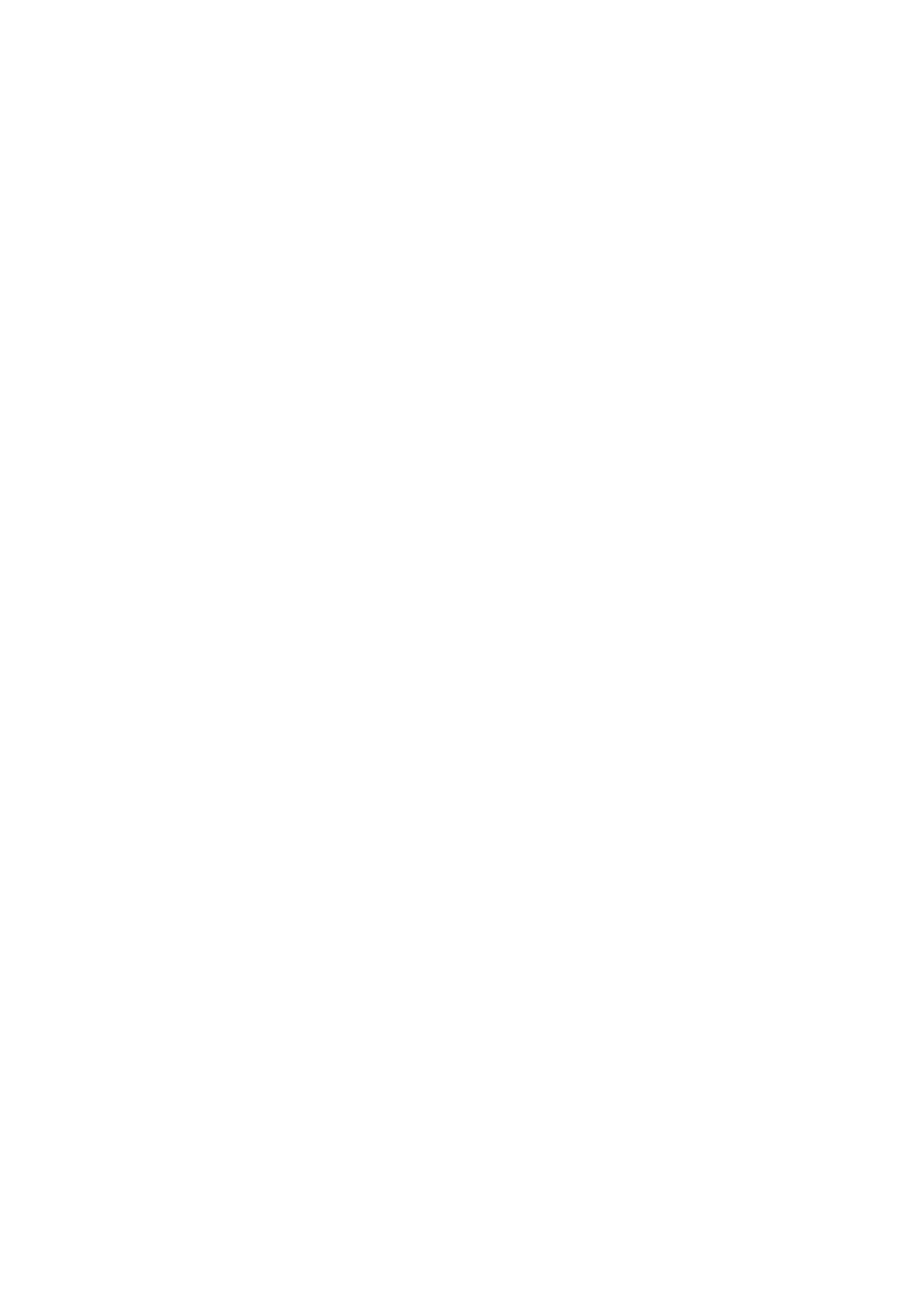## Algorithm 4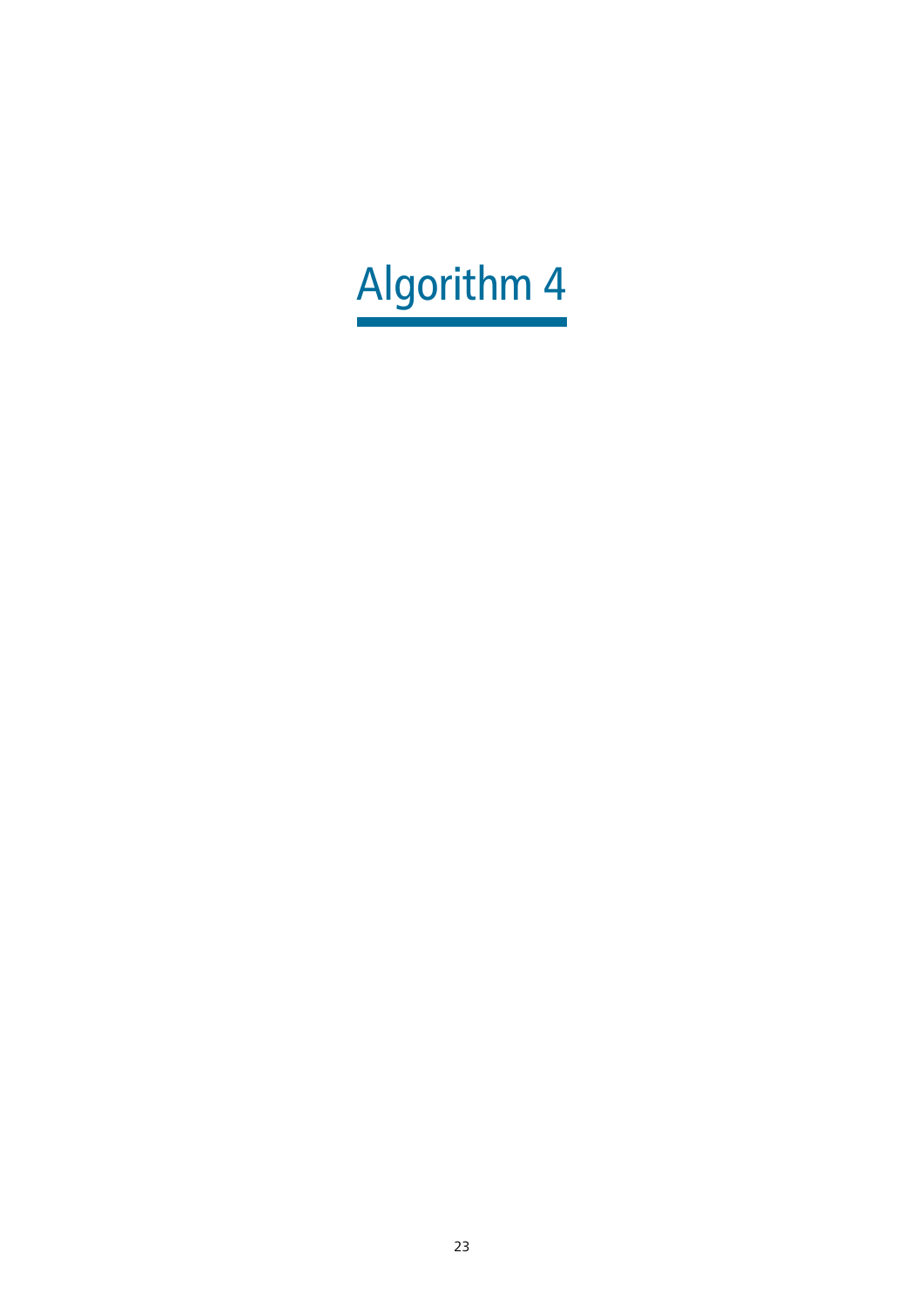### Algorithm 4: **Algorithm for evaluating persons for TB, among PLHIV who are seriously ill with danger signs or have CD4 counts ≤ 100 cells/μl**



<sup>1</sup> Persons to be evaluated for TB include adults and children with signs or symptoms suggestive of TB or with a chest X-ray with abnormalities suggestive of TB. This algorithm may also be followed for the detection of MTB using CSF, lymph node and other tissue specimen from persons being evaluated for extrapulmonary TB.

<sup>2</sup> PLHIV (People living with HIV/AIDS) include persons who are HIV positive or whose HIV status is unknown, but who present with strong clinical evidence of HIV infection in settings where there is a high prevalence of HIV or among members of a risk group for HIV. For all people with unknown HIV status, HIV testing should be performed according to national guidelines. For all adults living with HIV/AIDS regardless of CD4 cell count or clinical stage, ART should be recommended and initiating cotrimoxazole preventive therapy should be considered.

<sup>3</sup> Danger signs include any one of the following: respiratory rate >30 per minute, temperature >39 °C, heart rate >120 beats per minute, or unable to walk unaided.

<sup>4</sup> The Xpert MTB/RIF test is the preferred initial diagnostic test. For persons being evaluated for pulmonary TB, sputum is the preferred specimen.

<sup>5</sup> The LF-LAM assay may be used to assist in diagnosing active TB in both in-and out-patients who are seriously ill with danger signs, regardless of CD4 count. Testing with the LF-LAM assay may be especially useful for patients unable to produce a sputum specimen. Whenever possible, a positive LF-LAM should be followed up with other tests such as Xpert MTB/RIF. While awaiting results of other tests, clinicians could consider initiating TB treatment immediately based on the positive LF-LAM and their clinical judgment.

<sup>6</sup> Antibiotics with broad-spectrum antibacterial activity (except do not use fluoroquinolones) should be used.

<sup>7</sup> Initiate a treatment with first-line or second-line TB drugs based on the Xpert MTB/RIF result. See **Algorithm 1**.

<sup>8</sup> If the Xpert MTB/RIF test does not detect MTB, the test can be repeated using a fresh specimen. See **Algorithm 1** for a discussion of possible follow-up testing for an Xpert MTB/RIF result of MTB not detected.

<sup>9</sup> Further investigations for TB may include chest X-ray, additional clinical assessments, a repeat Xpert MTB/RIF using a fresh specimen, or culture. If the patient is being evaluated for extrapulmonary TB, extrapulmonary specimens should be obtained and sent for culture and abdominal ultrasound may be performed.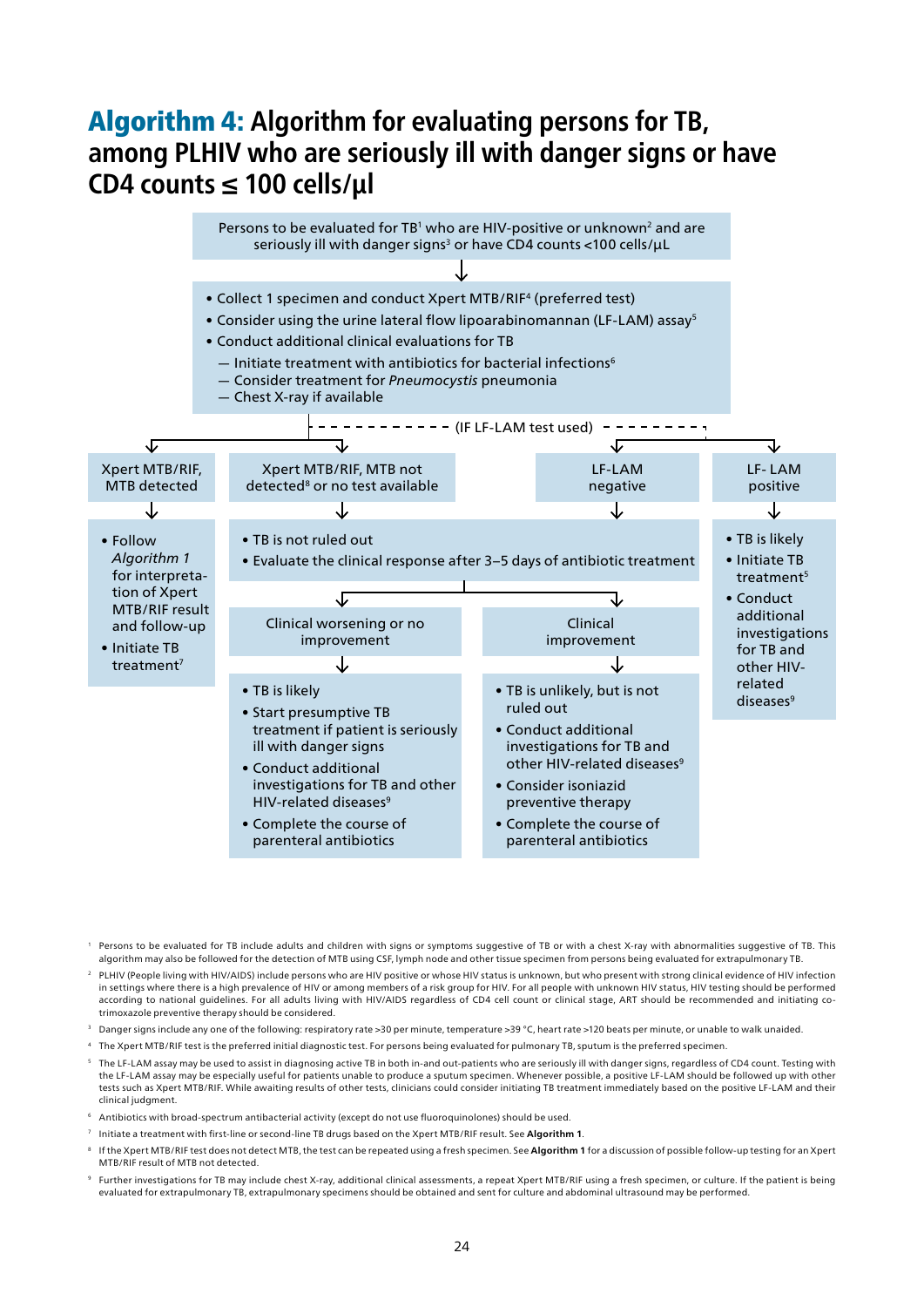Algorithm 4 is used for PLHIV being evaluated for TB (pulmonary or extrapulmonary) who have a CD4 cell count less than or equal to 100 cells/ $\mu$ l or who are seriously ill regardless of CD4 count. This algorithm is based on Annex 15 of the WHO *Consolidated guidelines on the use of antiretroviral drugs for treating and preventing HIV infection. Recommendations for a public health approach – Second edition*.

#### **Decision Tree for Algorithm 4 is used for testing PLHIV being evaluated for TB who have a CD4 cell count less than or equal to 100 cells/μl or who are seriously ill regardless of CD4 count**

- Follow Algorithm 1 or 2 for all persons being evaluated for TB except PLHIV who have a CD4 cell count less than or equal to 100 cells/μl or who are seriously ill regardless of CD4 count.
- Algorithm 4 may be used for persons being evaluated for pulmonary or extrapulmonary TB.
- The Xpert MTB/RIF test is the preferred initial diagnostic test for Algorithm 4.
- The urine LF-LAM assay may also be used to assist in the diagnosis of TB in these individuals and may be especially useful in persons who cannot produce a good quality sputum specimen or when the Xpert MTB/RIF test is not available.
- Testing using the approved rapid methods should be given priority. Smear microscopy and culture may be useful, particularly when the rapid tests do not detect MTB.
- 1. Evaluate the patient for TB, determine HIV status, and assess presence of danger signs for being seriously ill. In PLHIV who are not seriously ill, it may also be necessary to measure CD4 cell counts to assess eligibility for testing with the LF-LAM assay.
	- a. Persons to be evaluated for TB include adults and children with signs or symptoms suggestive of TB (pulmonary or extrapulmonary) or with a chest X-ray with abnormalities suggestive of TB.
	- b. PLHIV include persons who are HIV positive or whose HIV status is unknown, but who present with strong clinical evidence of HIV infection in settings where there is a high prevalence of HIV or among members of a risk group for HIV. For all people with unknown HIV status, HIV testing should be performed according to national guidelines.
	- c. Seriously ill is defined as presenting with any one of the following danger signs: respiratory rate >30 per minute, temperature >39 °C, heart rate >120 beats per minute, or unable to walk unaided.
- 2. For PLHIV being evaluated for TB who have a CD4 cell count less than or equal to 100 cells/μl or who are seriously ill regardless of CD4 count:
	- a. Collect a specimen and conduct the Xpert MTB/RIF test. Follow Algorithm 1 for result interpretation and follow-up testing.
		- i. For persons being evaluated for pulmonary TB, induced or expectorated sputum (preferred), bronchoalveolar lavage, gastric lavage, and gastric aspirate specimens may be used. Data are limited for the sensitivity of the Xpert MTB/ RIF with other samples such as nasopharyngeal aspirates, string test samples, or stool samples.
		- ii. For persons being evaluated for extrapulmonary TB, the Xpert MTB/RIF test is recommended for use with CSF, lymph nodes and other tissue samples. However, the test has low sensitivity for pleural fluid specimens and data are limited for its sensitivity with stool, urine or blood specimens.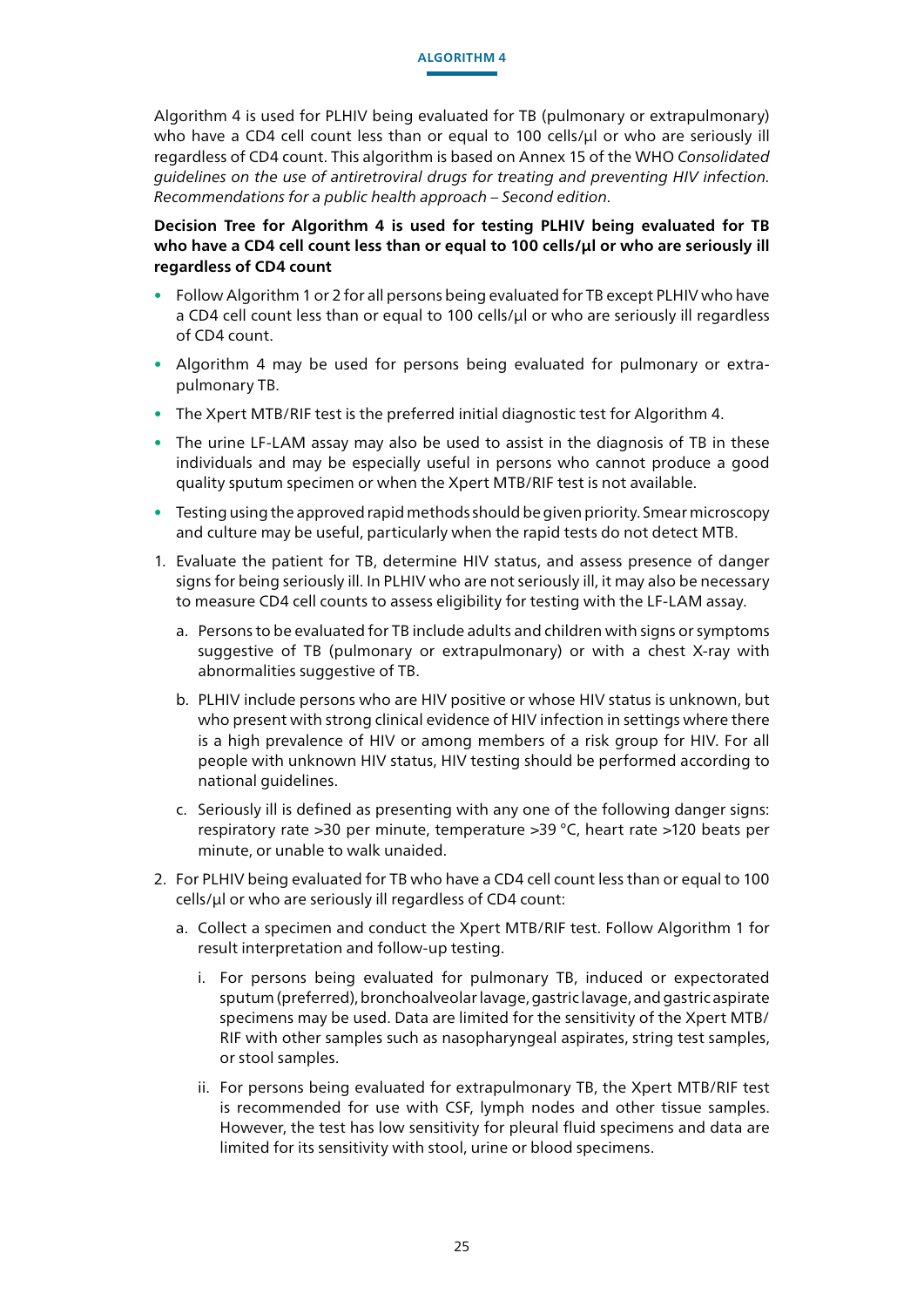- b. Collect a urine specimen and conduct the LF-LAM assay.
	- i. If the Xpert MTB test is available on site, the LF-LAM testing should be done in parallel to the Xpert MTB/RIF test.
	- ii. A positive LF-LAM result should be interpreted in the context of clinical judgment, chest X-ray findings (if available), and bacteriological results including Xpert MTB/RIF testing. While awaiting results of other tests, clinicians could consider initiating TB treatment immediately based on the positive result of the LF-LAM test and their clinical judgment.
	- iii. If the LF-LAM result is negative, re-evaluate the patient and conduct additional testing in accordance with national guidelines. Further investigations for TB may include chest X-ray, repeat Xpert MTB/RIF test, additional clinical assessments, or culture.
- c. Conduct additional clinical evaluations for TB such as initiating treatment for bacterial infections using antibiotics with broad-spectrum antibacterial activity (except do not use fluoroquinolones). Consider treatment for *Pneumocystis*  pneumonia. Evaluate clinical response after 3–5 days of treatment.
	- i. If clinical worsening or no improvement after 3–5 days of treatment, initiate further investigations for TB and other diseases and, if patient is seriously ill with danger signs, start presumptive TB treatment.
	- ii. If clinical improvement, reassess for TB and other HIV-related diseases.
		- 1. Consider that clinical improvement may occur if the patient has TB and a bacterial infection, i.e., TB may not be ruled out.
		- 2. If there is high clinical suspicion of TB (clinical history and physical exam, history of previous TB that can be reactivated, chest ray suggestive) in the patient, use clinical judgement as to whether to initiate TB treatment.
	- iii. All patients should complete the course of treatment for bacterial or *Pneumocystis* infections.

Considerations when using the LF-LAM test:

- The LF-LAM test should not be used to assist in the diagnosis of TB in populations other than described in Algorithm 4 and should not be used as a screening test for TB.
- LF-LAM is designed for use with urine samples. Other samples (e.g., sputum, serum, CSF or other body fluids) should not be used.
- LF-LAM does not differentiate between the various species of the genus *Mycobacterium*. However, in areas with a high prevalence of TB, the LAM antigen detected in a clinical sample is likely to be attributed to MTB.
- The use of the LF-LAM assay does not eliminate the need for other diagnostic tests for TB such as Xpert MTB/RIF or culture. These tests exceed the LF-LAM test in diagnostic accuracy and provide information on drug susceptibility. Whenever possible, a positive LF-LAM should be followed up with other tests such as Xpert MTB/RIF, WRD, or bacteriological culture and drug-susceptibility testing.
- Published studies revealed that the LF-LAM test may give a different result than the Xpert MTB/RIF test or culture (e.g., LF-LAM positive, Xpert MTB/RIF MTB not detected). This is not unexpected because the tests have different sensitivities and measure different analytes. Treatment decisions should rely on clinical judgement and all available information.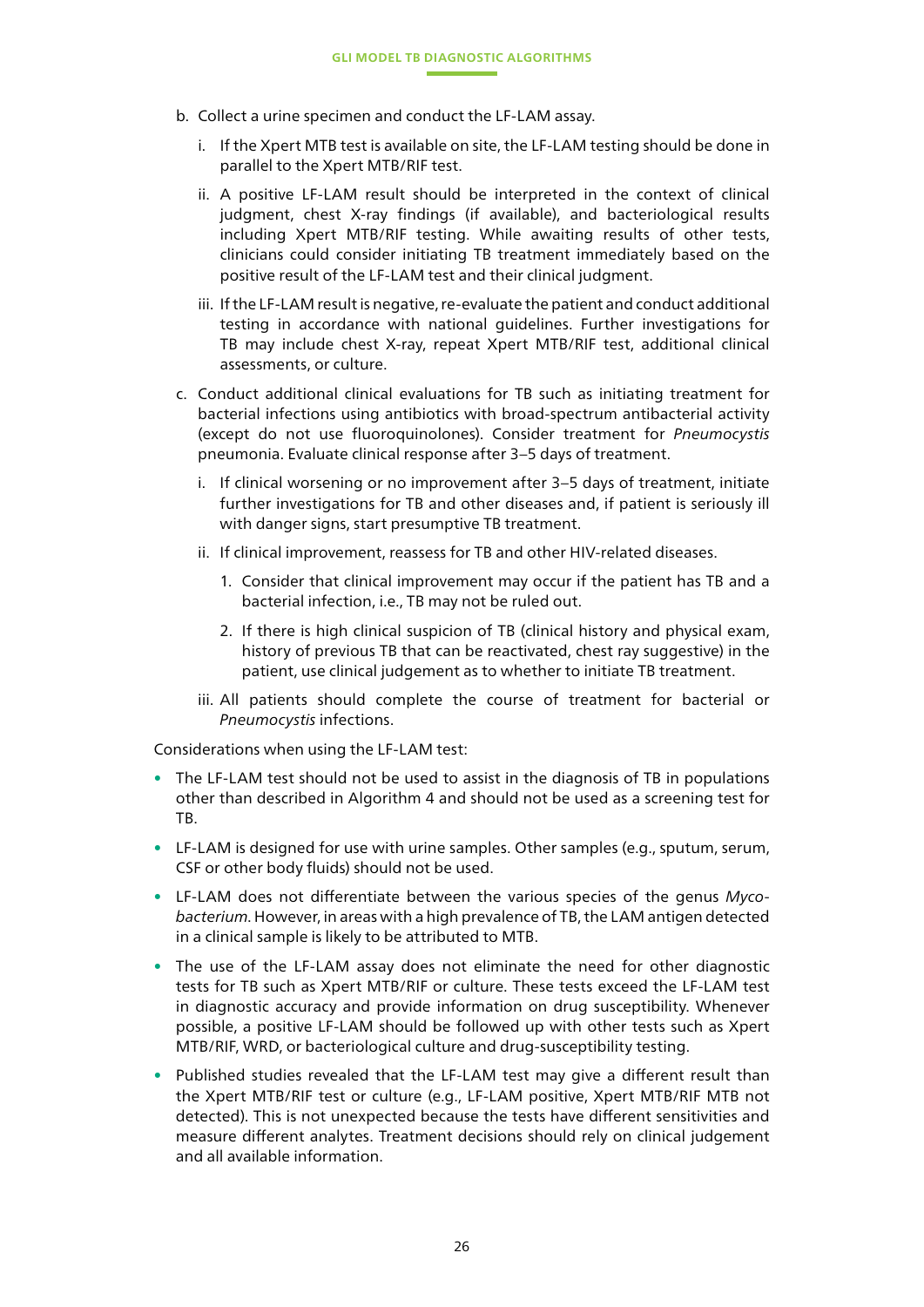#### **Suggested Reading**

*Consolidated guidelines on the use of antiretroviral drugs for treating and preventing HIV infection. Recommendations for a public health approach – Second edition*. Geneva, World Health Organization. 2016.

http://www.who.int/hiv/pub/arv/arv-2016/

*The use of lateral flow urine lipoarabinomannan assay (LF-LAM) for the diagnosis and screening of active tuberculosis in people living with HIV: policy guidance*. Geneva, World Health Organization. 2015. (WHO/HTM/TB/2015.25).

http://www.who.int/tb/publications/use-of-lf-lam-tb-hiv

*Xpert MTB/RIF assay for the diagnosis of pulmonary and extrapulmonary TB in adults and children. Policy update*. Geneva, World Health Organization. 2013. (WHO/HTM/TB/2013.16)

http://www.who.int/tb/publications/xpert-mtb-rif-assay-diagnosis-policy-update/en/

*Training package on Xpert MTB/RIF*. Global Laboratory Initiative. 2014.

http://www.stoptb.org/wg/gli/TrainingPackage\_XPERT\_MTB\_RIF.asp